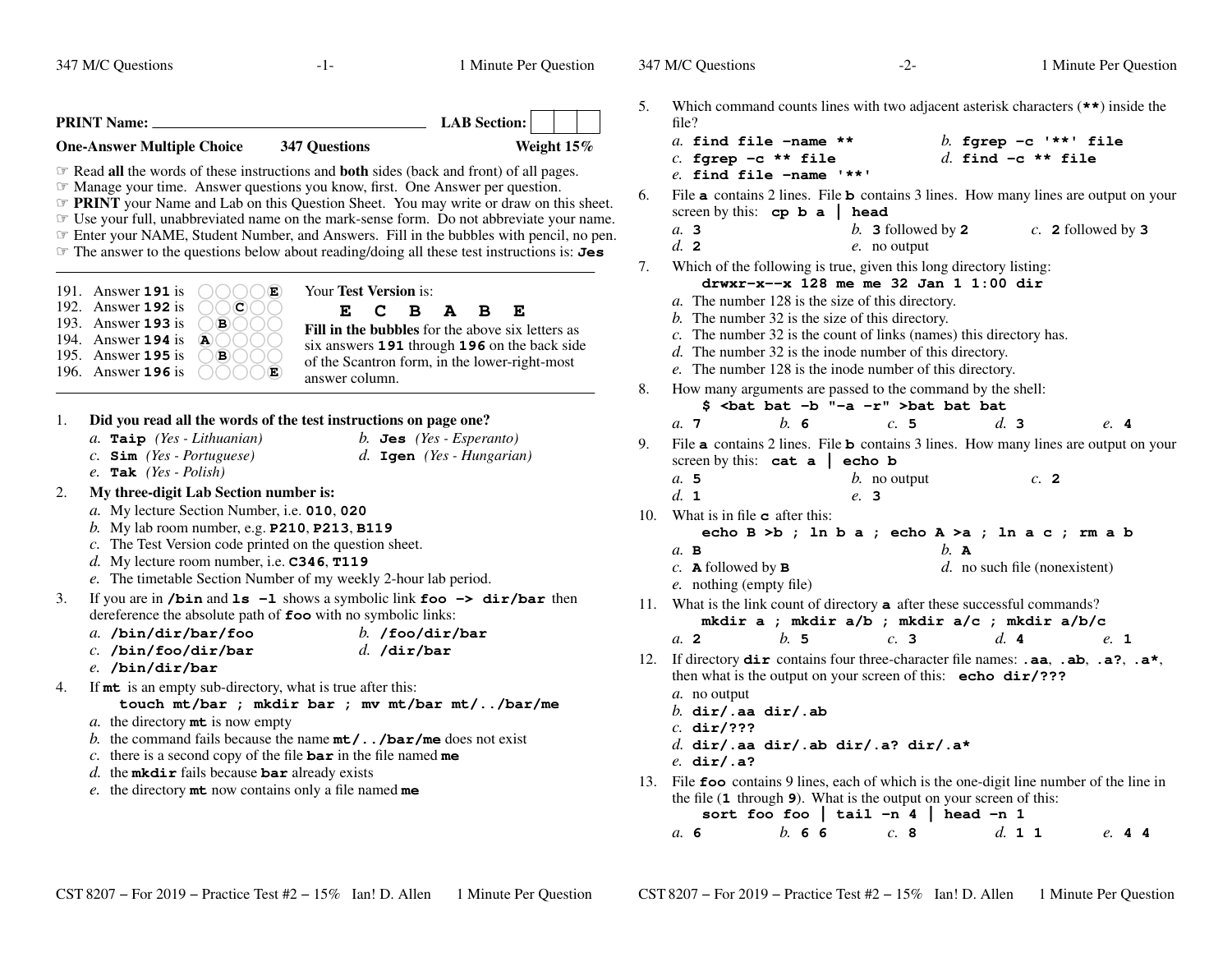| 347 M/C Questions                                            | $-3-$                                                                                                            | 1 Minute Per Question                                                                                                                                                                  | 347 M/C Questions                                                                                                                                                                            | $-4-$ |                                      | 1 Minute Per Question |
|--------------------------------------------------------------|------------------------------------------------------------------------------------------------------------------|----------------------------------------------------------------------------------------------------------------------------------------------------------------------------------------|----------------------------------------------------------------------------------------------------------------------------------------------------------------------------------------------|-------|--------------------------------------|-----------------------|
| a.5                                                          | screen by this: echo $a$ ; cat $b$   echo $a$<br>$b$ . no output                                                 | 14. File a contains 2 lines. File b contains 3 lines. How many lines are output on your<br>c. 3                                                                                        | 25. File a contains 2 lines. File b contains 3 lines. How many lines are in file c after<br>this: In $a d$ ; In $d c$ ; cat $a b > c$<br>b.5<br>$a$ , 0                                      | c.4   | d. 2                                 | e. 3                  |
| d. 1                                                         | e. 2                                                                                                             |                                                                                                                                                                                        | 26. In an empty directory, what is the output on your screen after this:                                                                                                                     |       |                                      |                       |
| $b.$ df<br>$a.$ du                                           | 15. What command will recursively show disk usage in directories?<br>$c.$ find                                   | $d.$ tree<br>$e.$ 1s                                                                                                                                                                   | touch a b .1 .2 ; echo . ??*<br>a. an error message from <b>echo</b> saying $\cdot$ ??* does not exist                                                                                       |       |                                      |                       |
| a.9<br>b.7                                                   | this: cp a b >z ; cp a b >a ; sort a b z >c<br>c. 6                                                              | 16. File <b>a</b> contains 2 lines. File <b>b</b> contains 3 lines. How many lines are in file <b>c</b> after<br>$d_{\cdot}$ 0<br>e. 8                                                 | b. $.22*$<br>$c.$ $a b.1.2$<br>$d. \ldots .1 .2$                                                                                                                                             |       |                                      |                       |
|                                                              | 17. In an empty directory, what is the output on your screen after this:<br>touch A a ; echo * >"*" ; 1s         |                                                                                                                                                                                        | $e$ . a $b$<br>27. Which can generate a non-empty file?                                                                                                                                      |       |                                      |                       |
| a. A $a > A$ a<br>d. A a $>^{\star}$                         | <i>b</i> . No output<br>$e. \star A$ a                                                                           | $c. * > *$                                                                                                                                                                             | a. cat foo >foo<br>$c.$ 1s foo >foo                                                                                                                                                          |       | b. sort foo >foo<br>d. tail foo >foo |                       |
| this: touch al a2 ba ca ; cat a*<br>a. 2<br>$h_{\mathbf{1}}$ | c.4                                                                                                              | 18. In an empty directory, how many arguments are passed to the cat command in<br>d.3<br>e. none                                                                                       | $e$ . fgrep 'foo' foo >foo<br>28. In an empty directory, what is the output on your screen after this:<br>1s 1>/dev/null nosuchfile                                                          |       |                                      |                       |
|                                                              |                                                                                                                  | 19. If directory /a contains seven two-character names: aa, ab, ac, ad, $a^*$ , a?,<br>??, then which removes <i>only</i> the single two-character name <b>a</b> ? from the directory? | a. 1s: /dev/null: No such file or directory<br>$b.$ nosuchfile                                                                                                                               |       |                                      |                       |
| a. $rm' /a/a?$<br>d. $rm$ "/a?"                              | b. $rm/a$ /?\?<br>e. $rm/a\$ ?                                                                                   | $c.$ rm $/a/a?$                                                                                                                                                                        | $c$ . no output<br>$d.$ ls: nosuchfile: No such file or directory<br>e. 1s: 1>/dev/null nosuchfile: No such file or directory                                                                |       |                                      |                       |
| touch pig pig ; ls >pig<br>h <sub>3</sub><br>a. 1            | 20. In an empty directory, how many words are in file $\pi$ ig after this:<br>c.2                                | d.4<br>$e$ . 0                                                                                                                                                                         | 29. How many arguments are passed to the command by the shell:<br>\$ echo " 1 '2 3' 4 "5 6 ' 7 "8 ' >out                                                                                     |       |                                      |                       |
|                                                              | the file (01 through 99). What is the output on your screen of this:<br>sort foo foo   tail $-n$ 4   head $-n$ 1 | 21. File foo contains 99 lines, each of which is the two-digit line number of the line in                                                                                              | b.4<br>a.5<br>30. What displays on your screen given this command:<br>date >date ; pwd >pwd ; head date   tail pwd                                                                           | c. 2  | d.6                                  | e. 3                  |
| a. 01 01<br>d.96                                             | b.98<br>e. 96 96                                                                                                 | c. 04 04                                                                                                                                                                               | $a$ . only the <b>date</b> displays because <b>tail</b> ignores the pipe<br>b. only the pwd displays because $\text{tail}$ ignores the pipe                                                  |       |                                      |                       |
| $\epsilon$ ) after this:                                     |                                                                                                                  | 22. File a contains 2 lines. File b contains 3 lines. How many lines are in file d (not in<br>In a d; In d c; In c e; cat a a b b c c d d e e >c                                       | c. nothing displays because $\text{tail}$ ignores the pipe<br>$d.$ head displays the date and tail displays the pwd<br>e. tail reads the pipe and the pwd and displays both together         |       |                                      |                       |
| $b$ . 2<br>a.6                                               | c. 10                                                                                                            | $d.$ 18<br>e. 21                                                                                                                                                                       | 31. File a contains 2 lines. File b contains 3 lines. How many lines are in file out                                                                                                         |       |                                      |                       |
|                                                              |                                                                                                                  | 23. If directory /a contains seven two-character names: aa, ab, ac, ad, a?, a*,<br>a., then which removes only the single two-character name $a^*$ from the directory?                 | after this: cat a b >c ; head c >c ; sort a b c >out<br>a. 6<br>b. 10                                                                                                                        | c.5   | $d. \, \mathbf{0}$                   | e. 3                  |
| a. $rm/a/a*$<br>d. rm /a/a\*                                 | b. $rm/a*$<br>e. $rm/a/a?$                                                                                       | c. $rm/a/*$                                                                                                                                                                            | 32. If I am in directory $\prime$ tmp and mt is an empty sub-directory, what is true after this:<br>touch mt/bar ; mkdir mt/me ; cp mt/bar mt//me                                            |       |                                      |                       |
| all subdirectories?                                          |                                                                                                                  | 24. Which tells you the recursive count of all pathnames under the current directory and                                                                                               | a. there is a second copy of the file $\bar{b}$ ar in file $/\text{tmp/me}$<br>b. there is a second copy of the file $bar{r}$ in directory $mt$<br>c. the directory $m\text{t}$ is now empty |       |                                      |                       |
| a. 1s   $wc$<br>$d.$ find $\vert$ wc                         | $b.$ wc.<br>$e.$ wc "\$PWD"                                                                                      | $c.$ wc $*$                                                                                                                                                                            | $d.$ the directory $m$ t now contains only a file named me<br>e. the command fails because the name $mt/$ /me does not exist                                                                 |       |                                      |                       |
|                                                              |                                                                                                                  |                                                                                                                                                                                        |                                                                                                                                                                                              |       |                                      |                       |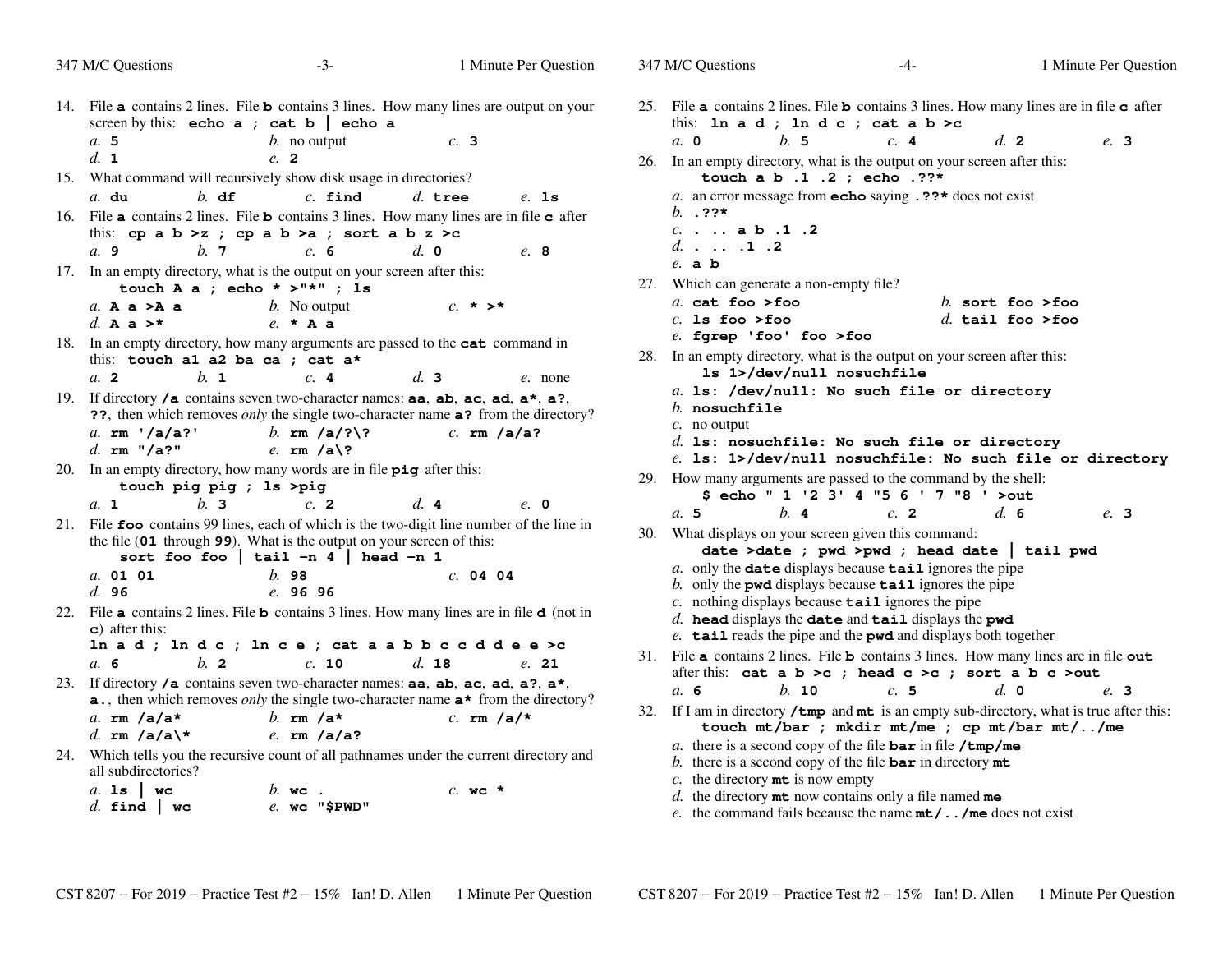|     | 347 M/C Questions                                                                                                                     | $-5-$                                                                                                                                                                                                        | 1 Minute Per Question |      | 347 M/C Questions                                                                                                                                                              |     | -6-                                                                               |     |                    |           | 1 Minute Per Question |
|-----|---------------------------------------------------------------------------------------------------------------------------------------|--------------------------------------------------------------------------------------------------------------------------------------------------------------------------------------------------------------|-----------------------|------|--------------------------------------------------------------------------------------------------------------------------------------------------------------------------------|-----|-----------------------------------------------------------------------------------|-----|--------------------|-----------|-----------------------|
|     |                                                                                                                                       | 33. File foo contains 99 lines, each of which is the two-digit line number of the line in<br>the file (01 through 99). What is the output on your screen of this:<br>sort -r foo foo   tail -n 4   head -n 1 |                       |      | 41. How many arguments are passed to the command by the shell:<br>a.6                                                                                                          | b.5 | \$ <foo "="" '="" 'b="" a="" c'="" d="" e="" f="" foo="" q="">foo h<br/>c.4</foo> |     | d.3                |           | e. 2                  |
|     | a. 04 04<br>$d.$ 02                                                                                                                   | b.98<br>e. 96                                                                                                                                                                                                | c.9696                |      | 42. How do you execute the program foo in the current directory?<br>$a.$ /foo                                                                                                  |     | $b.$ \$HOME/foo                                                                   |     |                    | $c.$ foo/ |                       |
|     | this: 1s 2>/dev/null nosuchfile                                                                                                       | 34. In a directory containing one file named mt, what is the output on your screen after                                                                                                                     |                       |      | $d.$ ./foo<br>43. Which shows just the count of words in the file?                                                                                                             |     | $e.$ foo/.                                                                        |     |                    |           |                       |
|     | $b$ . no output<br>$c.$ nosuchfile                                                                                                    | a. bash: 2>/dev/null: command not found                                                                                                                                                                      |                       |      | a. wc file<br>$b$ . wc file<br>$c.$ wc file                                                                                                                                    |     | awk '{print #2}'<br>awk '[print #2]'<br>awk '{ $print 2$ }'                       |     |                    |           |                       |
|     | $e$ . mt                                                                                                                              | $d.$ ls: nosuchfile: No such file or directory                                                                                                                                                               |                       |      | $d.$ wc file<br>$e$ . wc file $ $                                                                                                                                              |     | awk '[print \$2]'<br>awk '{print \$2}'                                            |     |                    |           |                       |
|     | touch a al a2 ba ca ; rm a*                                                                                                           | 35. In an empty directory, how many arguments are passed to the $\mathbf{r}\mathbf{m}$ command in this:                                                                                                      |                       |      | 44. File <b>a</b> contains 2 lines. File <b>b</b> contains 3 lines. How many lines are output on your<br>screen by this: $cat a b   pwd$                                       |     |                                                                                   |     |                    |           |                       |
|     | b.3<br>a. 2                                                                                                                           | $c.$ none<br>36. Which of the following <b>PATH</b> statements makes the most sense?                                                                                                                         | d.4                   | e. 1 | a. 6<br>d.3                                                                                                                                                                    |     | $b$ . no output<br>e. 1                                                           |     |                    | c.5       |                       |
|     | a. $PATH$ =/bin/bash:/usr/bin:/bin<br>b. PATH=/bin:/etc/passwd:/usr/bin<br>C. PATH=/bin:/usr/bin:/etc/passwd<br>d. PATH=/bin:/usr/bin | $e.$ PATH=/bin/ls:/etc/passwd:/usr/bin                                                                                                                                                                       |                       |      | 45. Which of these will make file foo contain all of the content of file a followed by<br>all of the content of file $\mathbf{b}$ ?<br>a. cp a $b > f$ oo<br>b. my a b $>$ foo |     |                                                                                   |     |                    |           |                       |
|     | 37. What is the output on your screen after this:                                                                                     | mkdir dir ; touch dir/.aa dir/.bb ; echo dir/*                                                                                                                                                               |                       |      | $c.$ echo a b >foo<br>d. cat a >foo ; cat b >>foo<br>e. cp a >foo ; cp b >>foo                                                                                                 |     |                                                                                   |     |                    |           |                       |
|     | a. $dir/*$<br>b. dir/. dir/ dir/.aa dir/.bb                                                                                           |                                                                                                                                                                                                              |                       |      | 46. In an empty directory, what is the output on your screen after this:                                                                                                       |     | echo hi >a ; 1s   wc -w                                                           |     |                    |           |                       |
|     | $c.$ dir/.aa dir/.bb<br>$d.$ dir/                                                                                                     |                                                                                                                                                                                                              |                       |      | a. 1<br>$d.$ a                                                                                                                                                                 |     | $h$ 2<br>$e$ . no output                                                          |     |                    | c. 0      |                       |
|     | $e$ . no output<br>38. How many files are touched? touch 1<br>b. 1<br>a. 2                                                            | "2"3"<br>c.5                                                                                                                                                                                                 | 141"5<br>d.4          | e. 3 | 47. What is the output of this in an empty directory:                                                                                                                          |     | touch x .a .ab .cde .fghi ; echo .??*                                             |     |                    |           |                       |
| 39. | a. .<br>$b$ . no output                                                                                                               | What is the output of this in an empty directory: $cat *$                                                                                                                                                    |                       |      | $a.$ . $cde$ . $fghi$<br>$b. \ldots .a$ .ab .cde .fghi<br>$c. 77*$<br>$d.$ .ab .cde .fghi                                                                                      |     |                                                                                   |     |                    |           |                       |
|     | $c. \star$<br>e. .<br>$\sim$ $\sim$                                                                                                   | d. an error message from $cat$ saying $\star$ does not exist                                                                                                                                                 |                       |      | e. an error message from <b>echo</b> saying $.$ ??* does not exist<br>48. What is the output on your screen after this:                                                        |     | echo hi >1s ; cat 1s > wc                                                         |     |                    |           |                       |
|     | $rm f$ ; touch $f$ ; ln $f$ bar                                                                                                       | 40. What is the link count of file $f$ after these successful commands?                                                                                                                                      |                       |      | $a.$ 1s<br>d. 1 1 3                                                                                                                                                            |     | $b$ . no output<br>$e.$ hi                                                        |     |                    | c. 1 1 2  |                       |
|     | cp bar x ; ln x y ; ln bar z<br>$h$ . 4<br>a. 3                                                                                       | c.5                                                                                                                                                                                                          | d. 1                  | e. 2 | 49. File <b>a</b> contains 2 lines. File <b>b</b> contains 3 lines. How many lines are output on your<br>screen by this: sort $a b \mid cat a \mid$                            |     |                                                                                   | cat |                    |           |                       |
|     |                                                                                                                                       |                                                                                                                                                                                                              |                       |      | a.7                                                                                                                                                                            | b.6 | c. 2                                                                              |     | $d. \; \mathbf{0}$ |           | e.4                   |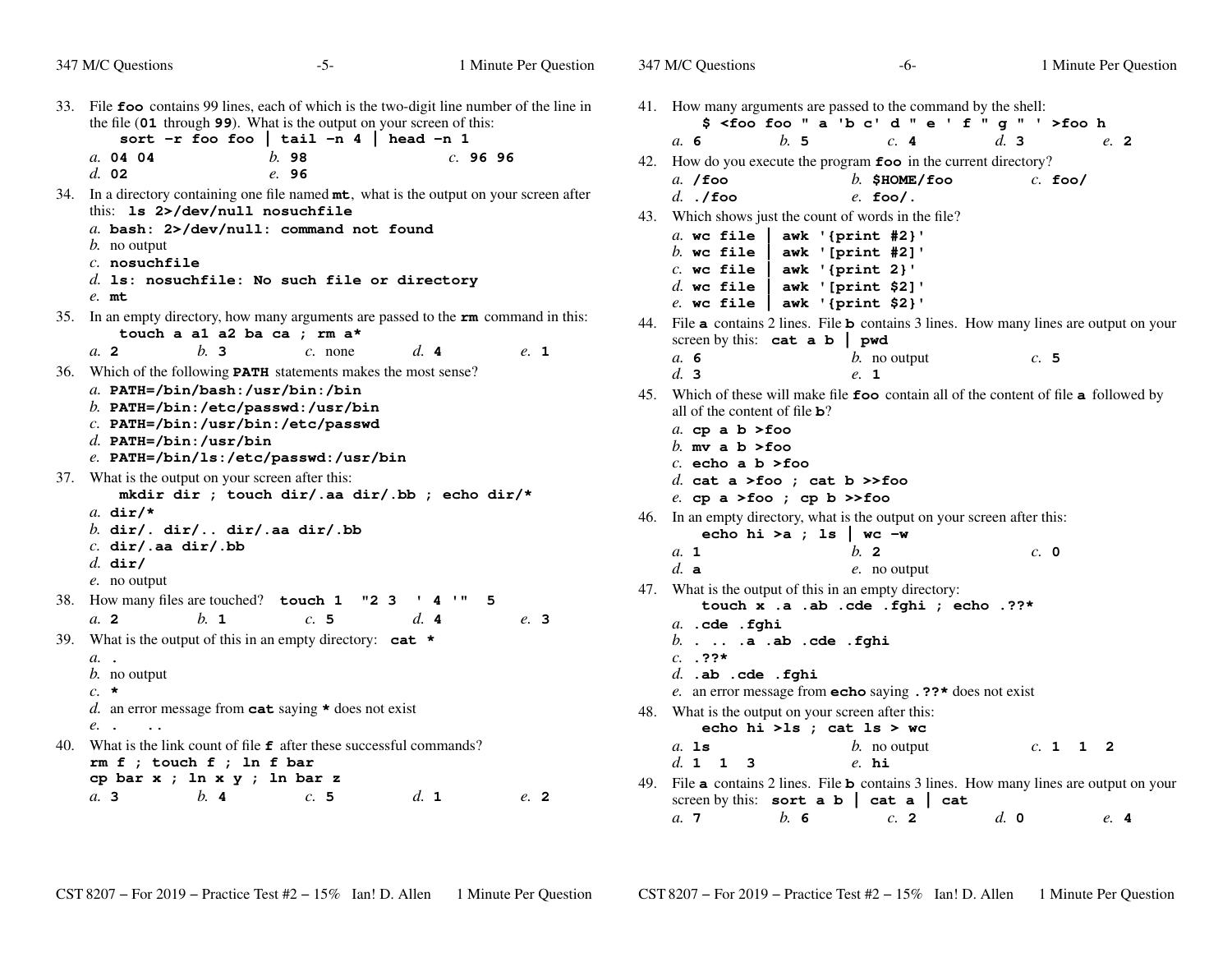| 347 M/C Questions                                                                                                                                                                   | $-7-$                                                              | 1 Minute Per Question                                                                                                 | 347 M/C Questions                                          |                                                           | -8-                                                                                                                                                         |                                      | 1 Minute Per Question                                                                                         |
|-------------------------------------------------------------------------------------------------------------------------------------------------------------------------------------|--------------------------------------------------------------------|-----------------------------------------------------------------------------------------------------------------------|------------------------------------------------------------|-----------------------------------------------------------|-------------------------------------------------------------------------------------------------------------------------------------------------------------|--------------------------------------|---------------------------------------------------------------------------------------------------------------|
| 50. If $/bin/foo$ is a program that outputs mom and $/usr/bin/foo$ is a program<br>that outputs <b>dad</b> , what is the output on your screen after this:<br>$a$ . mom<br>$b.$ dad | PATH=/dev:/usr/bin:/usr:/bin:/etc ; /bin/foo                       |                                                                                                                       | $c.$ two                                                   | echo two $>x$ ; cat $y$<br>a. one followed by ten and two | 59. What is the output on your screen after these command lines:<br>echo one >x ; ln x y ; echo ten >y                                                      | $b.$ one<br>$d.$ no output on screen |                                                                                                               |
| $c.$ dad followed by mom<br>$d.$ bash: /bin/foo: command not found                                                                                                                  |                                                                    |                                                                                                                       | $e$ . ten                                                  |                                                           |                                                                                                                                                             |                                      | 60. File <b>a</b> contains 2 lines. File <b>b</b> contains 3 lines. How many lines are in file <b>c</b> after |
| e. mom followed by dad                                                                                                                                                              |                                                                    |                                                                                                                       |                                                            |                                                           | this: sort a $b > c$ ; cat a $>> b$ ; sort c $b > c$ a                                                                                                      |                                      |                                                                                                               |
| 51. In an empty directory, what is the output on your screen after this:                                                                                                            |                                                                    |                                                                                                                       | a.5                                                        | $h$ . $\Omega$                                            | c.7                                                                                                                                                         | d.8                                  | $e.$ 12                                                                                                       |
| touch $a$ ; 1s   wc -w<br>a.3                                                                                                                                                       | $b$ . no output                                                    | c. 0                                                                                                                  |                                                            |                                                           | 61. In an empty directory, how many words are in file <b>a</b> after this:<br>echo It's redirected >b isn't it\? ; ls >a                                    |                                      |                                                                                                               |
| d. 1                                                                                                                                                                                | e. 2                                                               |                                                                                                                       | a. 0                                                       | b.3                                                       | $c$ . 2                                                                                                                                                     | d.4                                  | e. 1                                                                                                          |
|                                                                                                                                                                                     | touch xx $yy$ >zz 123 .a b.; wc ??                                 | 52. In an empty directory, how many arguments are passed to the <b>we</b> command in this:                            | a.5                                                        | $h$ . 4                                                   | 62. How many files are touched? touch '1 "2 3 '4'" '5<br>c. 3                                                                                               | d.2                                  | e. 1                                                                                                          |
| $h$ . 4<br>a.5                                                                                                                                                                      | c. 2                                                               | d. 1<br>e. 0<br>53. File <b>a</b> contains 2 lines. File <b>b</b> contains 3 lines. How many lines are output on your |                                                            |                                                           | 63. How many arguments are passed to the command by the shell:<br>\$ echo 'And it's not hard, it's just logical.'                                           |                                      |                                                                                                               |
| screen by this: $echo a$ ; $echo b$                                                                                                                                                 |                                                                    |                                                                                                                       | a.4                                                        | $b$ . 7                                                   | c.5                                                                                                                                                         | d.6                                  | e. 3                                                                                                          |
| $a$ . no output<br>d.3<br>54. Which command recursively finds all things with names beginning with foo?                                                                             | $b$ . 2<br>$e.$ 1                                                  | c.5                                                                                                                   | echo '\$PATH'                                              |                                                           | 64. If your <b>PATH</b> variable contains /bin:/usr/bin, what is the output of this:                                                                        |                                      |                                                                                                               |
| a. Is $-\text{name}$ foo*<br>$c.$ fgrep -name foo?<br>$e$ . find $-\text{name}$ 'foo*'                                                                                              | b. Is foo*                                                         | $d.$ find $-$ name foo?                                                                                               | b. $1$ /bin: /usr/bin'<br>$c.$ SPATH<br>$d.$ /bin:/usr/bin |                                                           | a. echo: \$PATH: No such file or directory                                                                                                                  |                                      |                                                                                                               |
| 55. What is the resulting link count of empty directory <b>dir</b> after these successful<br>commands? cd dir ; touch foo ; ln foo one ; ln foo two                                 |                                                                    |                                                                                                                       | $e.$ ' $$$ PATH'                                           |                                                           | 65. What is the link count of directory $\boldsymbol{z}$ after these successful commands?                                                                   |                                      |                                                                                                               |
| a.5<br>$b$ 2                                                                                                                                                                        | c.3                                                                | $d_{\mathbf{1}}$<br>e. 4                                                                                              |                                                            |                                                           | mkdir z ; mkdir z/a ; touch z/b z/c z/d                                                                                                                     |                                      |                                                                                                               |
| 56. What is the output on your screen after this:                                                                                                                                   |                                                                    |                                                                                                                       | a.5                                                        | $h$ 2                                                     | c.3                                                                                                                                                         | d. 4                                 | e. 1                                                                                                          |
| a. no output<br>d. 2 followed by $1$                                                                                                                                                | echo $1 \gt x$ ; ln x y; echo $2 \gt y$ ; sort x<br>$b.$ 1<br>e. 2 | $c. 1$ followed by 2                                                                                                  |                                                            |                                                           | the file (1 through 9). What is the output on your screen of this:<br>sort foo foo   tail -n $5$   head -n 1                                                |                                      | 66. File foo contains 9 lines, each of which is the one-digit line number of the line in                      |
| 57. If your terminal type is xterm, what is the output of this: echo '\$TERM'                                                                                                       |                                                                    |                                                                                                                       | a. 1 1                                                     | $h$ . 9                                                   | c. 5 5                                                                                                                                                      | d. 1                                 | e. 7                                                                                                          |
| $a.$ \$TERM<br>$c$ . no output on screen<br>e. 'xterm'                                                                                                                              | $b.$ xterm<br>$d.$ '\$TERM'                                        |                                                                                                                       | <i>a</i> . nothing (empty file)                            | 1s ???   $wc -w$ > count                                  | 67. In an empty directory, what is in file <b>count</b> after this:                                                                                         | <i>b</i> . 1 1 1                     |                                                                                                               |
| contain the keyword "sort"?                                                                                                                                                         |                                                                    | 58. Which command pipeline outputs the count of the number of manual page titles that                                 | c. 1<br>e. 1 1 2                                           |                                                           | d. 0                                                                                                                                                        |                                      |                                                                                                               |
| a. we man sort<br>$c.$ wc $-k$ sort<br>$e.$ man $-k$ sort  <br><b>WC</b>                                                                                                            |                                                                    | b. man sort $\vert$ wc<br>d. man sort ; wc                                                                            |                                                            |                                                           | 68. What is the link count of file $f$ after these successful commands?<br>$rm f$ ; touch $f$ ; ln $f$ bar; ln bar x<br>cp bar a ; ln a b ; ln x c ; cp c d |                                      |                                                                                                               |
|                                                                                                                                                                                     |                                                                    |                                                                                                                       | $a_{\mathbf{1}}$                                           | b.5                                                       | c.4                                                                                                                                                         | d.3                                  | $e^{2}$                                                                                                       |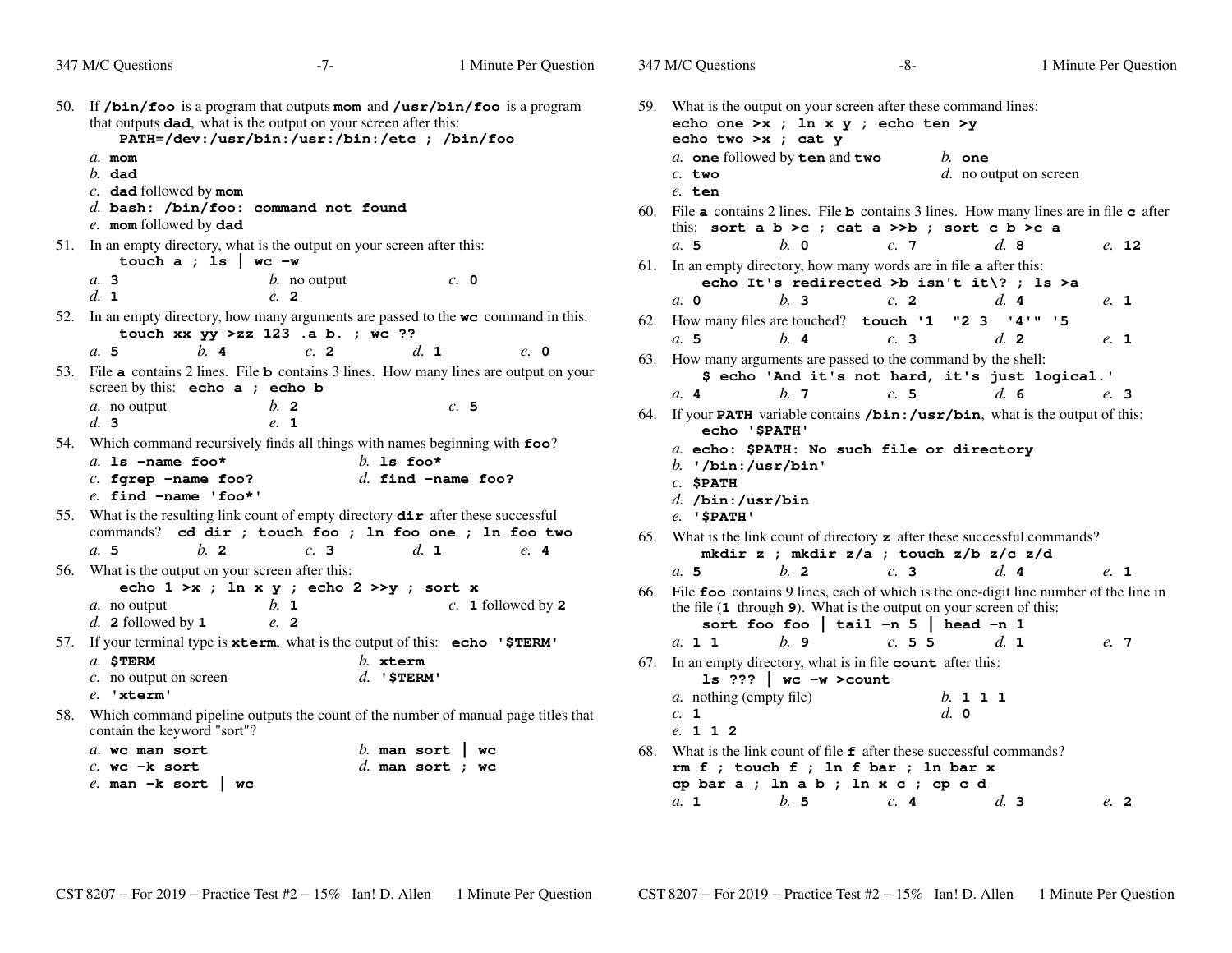| 347 M/C Questions                                                                                     | $-9-$                                                                      |          | 1 Minute Per Question | 347 M/C Questions                                                                 |                                                                  | $-10-$           |                             | 1 Minute Per Q |
|-------------------------------------------------------------------------------------------------------|----------------------------------------------------------------------------|----------|-----------------------|-----------------------------------------------------------------------------------|------------------------------------------------------------------|------------------|-----------------------------|----------------|
| 69. What is the output on your screen after this:<br>echo hi >a ; ls a > wc                           |                                                                            |          |                       | 77. How many lines are in the file $bar$ after this:                              | echo hi >x ; echo ho >>x ; cat x x >bar                          |                  |                             |                |
| a. 1 1 2                                                                                              | <i>b</i> . no output                                                       | c. 1 1 3 |                       | a. 4                                                                              | b.2                                                              | c. 6             | $d. \; \mathbf{0}$          | e. 1           |
| d.3                                                                                                   | e. 2                                                                       |          |                       | 78. Which command line has exactly one argument?                                  |                                                                  |                  |                             |                |
| 70. Create a symbolic link under $\theta$ usr named bar that has target xy:                           |                                                                            |          |                       | a. echo 'It's "'funny how'" it's done.'                                           |                                                                  |                  |                             |                |
| a. $ln -s$ '/usr/xy' /usr/bar                                                                         |                                                                            |          |                       | $b.$ echo "It's "'funny how' " it's done."                                        |                                                                  |                  |                             |                |
| b. In $-s$ /usr/bar 'xy'                                                                              |                                                                            |          |                       | $c.$ echo "It's " 'funny how'" it's done."                                        |                                                                  |                  |                             |                |
| $c.$ ln -s 'xy' /bar/usr                                                                              |                                                                            |          |                       | $d.$ echo 'It's "funny how" it's done.'                                           |                                                                  |                  |                             |                |
| d. $\ln -s$ 'xy' '/usr/bar'                                                                           |                                                                            |          |                       | e. echo "It's "'funny how'" it's done."                                           |                                                                  |                  |                             |                |
| $e.$ ln -s /usr/bar '/usr/xy'                                                                         |                                                                            |          |                       | 79. If your PATH contained only the file names /bin/sh, /bin/cat, and             |                                                                  |                  |                             |                |
| 71. File <b>a</b> contains 2 lines. File <b>b</b> contains 3 lines. How many lines are output on your |                                                                            |          |                       | /bin/1s, then what is the output on your screen of this: cat /etc/pa              |                                                                  |                  |                             |                |
| screen by this: $cat a   sort b$                                                                      |                                                                            |          |                       | a. bash: /bin/sh: command not found                                               |                                                                  |                  |                             |                |
| b.5<br>a <sub>2</sub>                                                                                 | c.4                                                                        | d.3      | $e$ , 0               | $b.$ cat: /etc/passwd: command not found                                          |                                                                  |                  |                             |                |
| 72. How many arguments are passed to the command by the shell:                                        |                                                                            |          |                       | $c.$ bash: cat: command not found                                                 |                                                                  |                  |                             |                |
|                                                                                                       | \$ <wc "="" '="" '2="" 1="" 3'="" 4="" 5="" 6="" 7="" 8="" wc="">wc 9</wc> |          |                       | $d.$ bash: /bin/cat: no such file or directory                                    |                                                                  |                  |                             |                |
| $b$ . 2<br>a. 6                                                                                       | c.5                                                                        | d.3      | e.4                   | e. cat: bash: no such file or directory                                           |                                                                  |                  |                             |                |
| 73. How many words are in file <b>out</b> after this:                                                 |                                                                            |          |                       | 80. What is the link count of directory <b>z</b> after these successful commands? | mkdir z ; cd z ; touch a ; ln a b ; ln a c                       |                  |                             |                |
| echo one >two >three >out                                                                             |                                                                            |          |                       | a. 2                                                                              | b.5                                                              | c. 1             | d.4                         | e. 3           |
| $b$ . $\theta$<br>a. 4                                                                                | c.2                                                                        | d.3      | e. 1                  |                                                                                   |                                                                  |                  |                             |                |
| 74. If files occupy one disk block, how many disk blocks will the system free up if I                 |                                                                            |          |                       | 81. In an empty directory, what is the output on your screen after this:          | touch 1 2 3 ; $\text{row}=" \times" " " " " " " " " " " " " " "$ |                  |                             |                |
| remove these four file names:<br>111 -rw-r--r-- 1 me me 100 Jan 1 1:00 a                              |                                                                            |          |                       | $a. \star$                                                                        | $b.$ \$cow                                                       |                  |                             | $c.$ "1 2 3"   |
| $222 - rw-r--7-3$ me me 100 Jan 1 1:00 b                                                              |                                                                            |          |                       | $d.$ "\$cow"                                                                      | e. 1 2 3                                                         |                  |                             |                |
| $222$ -rw-r--r-- 3 me me 100 Jan 1 1:00 c                                                             |                                                                            |          |                       | 82. Which command recursively finds all things named foo?                         |                                                                  |                  |                             |                |
| 222 -rw-r--r-- 3 me me 100 Jan 1 1:00 d                                                               |                                                                            |          |                       | $a.$ find $-\text{name}$ foo                                                      |                                                                  |                  | $b.$ cat $-\text{name}$ foo |                |
| b.2<br>a.3                                                                                            | $c. \; \mathbf{0}$                                                         | d. 1     | e.4                   | $c.$ echo $-\text{name}$ foo                                                      |                                                                  |                  | $d.$ fgrep $-$ name foo     |                |
| 75. If files occupy one disk block, how many disk blocks will the system free up if I                 |                                                                            |          |                       | $e$ . 1s $-\text{name}$ foo                                                       |                                                                  |                  |                             |                |
| remove these four file names:                                                                         |                                                                            |          |                       | 83. In an empty directory, what is in file out after this:                        |                                                                  |                  |                             |                |
| 111 $-rw-r--r--$ 1 me me 100 Jan 1 1:00 a                                                             |                                                                            |          |                       |                                                                                   | 1s nosuchfile $ $ wc $-w$ >out                                   |                  |                             |                |
| 222 -rw-r--r-- 1 me me 100 Jan 1 1:00 b                                                               |                                                                            |          |                       | <i>a</i> . nothing (empty file)                                                   |                                                                  |                  | $b.$ nosuchfile             |                |
| 333 -rw-r--r-- 1 me me 100 Jan 1 1:00 c<br>444 $-$ rw-r--r-- 1 me me 100 Jan 1 1:00 d                 |                                                                            |          |                       | $c.$ out                                                                          |                                                                  | $d_{\mathbf{1}}$ |                             |                |
| $b$ . 2                                                                                               |                                                                            | d. 1     |                       | e. 0                                                                              |                                                                  |                  |                             |                |
| $a. \, 0$                                                                                             | c.4                                                                        |          | e. 3                  | 84. In an empty directory, how many words are in file <b>c</b> after this:        |                                                                  |                  |                             |                |
| 76. If I have a directory named /1/2, which action would increase its link count by<br>exactly one?   |                                                                            |          |                       |                                                                                   | touch a $b 1 b a$ ; ls >c                                        |                  |                             |                |
| a. create one file named $/1/22$                                                                      |                                                                            |          |                       | a. 1                                                                              | $b$ . $\theta$                                                   | $c$ . 2          | d.4                         | e. 3           |
| b. create a directory named $/1/2$                                                                    |                                                                            |          |                       |                                                                                   |                                                                  |                  |                             |                |
| c. create a directory named $/1/22$                                                                   |                                                                            |          |                       |                                                                                   |                                                                  |                  |                             |                |
|                                                                                                       |                                                                            |          |                       |                                                                                   |                                                                  |                  |                             |                |

```

 echo "It's "'funny how' " it's done."
 echo "It's " 'funny how'" it's done."'unny how" it's done.'

 echo "It's "'funny how'" it's done."
 contained only the file names /bin/sh, /bin/cat, and
/bin/ls, then what is the output on your screen of this: cat /etc/passwd bash: /bin/sh: command not found
 cat: /etc/passwd: command not found bash: cat: command not found
 bash: /bin/cat: no such file or directorysuch file or directory

 is the link count of directory z after these successful commands?
                 z ; touch a ; ln a b ; ln a c
   b. 5 c. 1 d. 4 e. 3
                what is the output on your screen after this:
                touch 1 2 3 ; cow="*" ; echo "$cow" b. $cow c. "1 2 3"
                      e. 123
                sively finds all things named foo?
 find -name foo b. cat -name foo
 echo -name foo d. fgrep -name foo
 an empty directory, what is in file out after this:
                ls nosuchfile | wc -w >out nothing (empty file) b. nosuchfiled. 1
 an empty directory, how many words are in file c after this:
                b a ; ls >c
```
Minute Per Question

 *d.* create one file named **/1/2/3***e.* create a directory named **/1/2/3**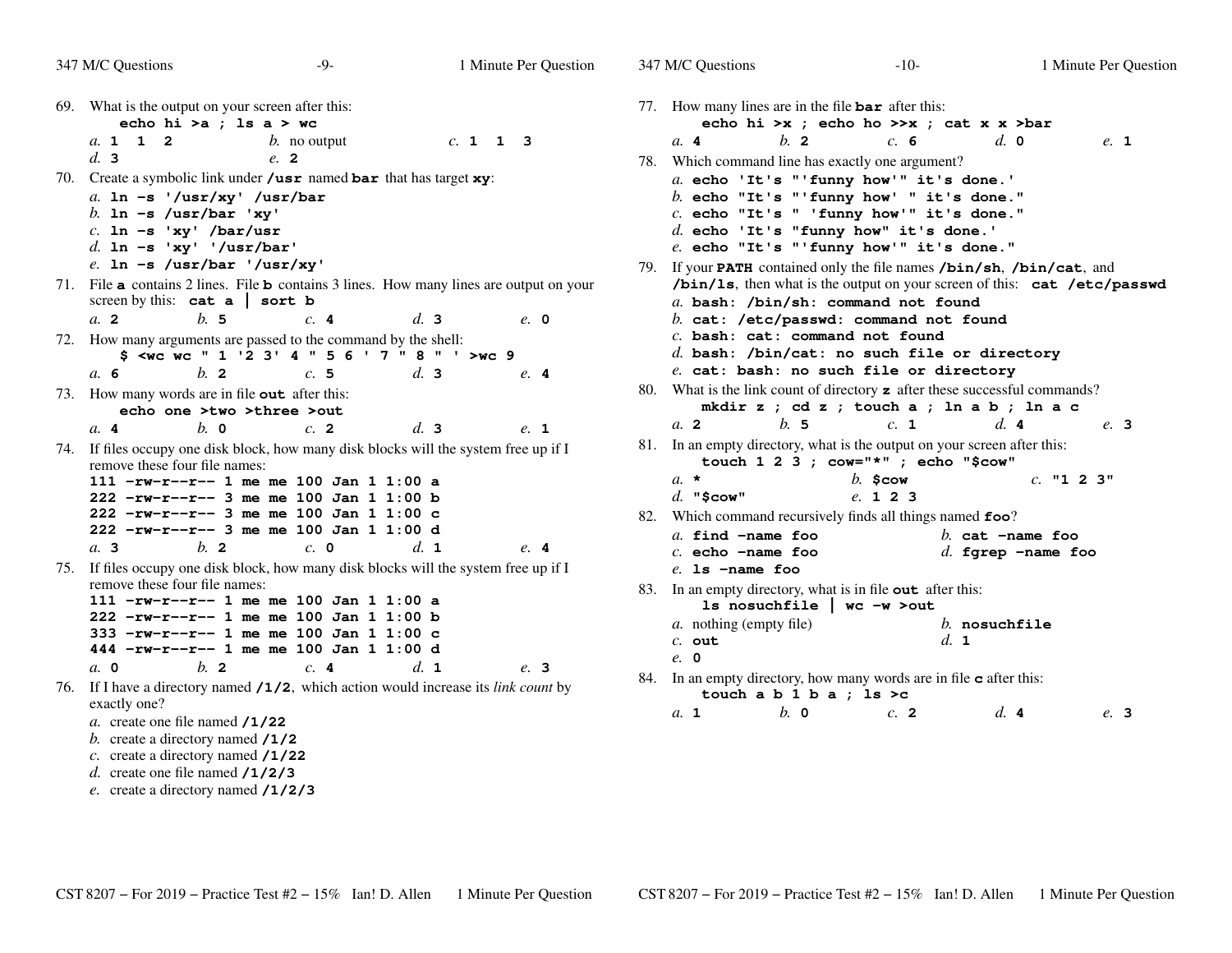347 M/C Questions

347 M/C Questions

85. What is true about this output from **ls -il foo bar**? **15 -rwxrwxrwx 2 bin bin 3 Jul 31 12:33 foo 15 -rwxrwxrwx 3 bin bin 3 Jul 31 12:33 bar***a.* this output is not possible *b.* **foo** and **bar** are two of three names for the same file *c.* **foo** and **bar** are names for different files *d.* **foo** and **bar** each have three names (six names total) *e.* **foo** and **bar** are names for the same file 86. What is the output on your screen of this unquoted command line: **mkdir a ; touch b a/b1 a/b2 ; find a -name b\*** *c.* **<sup>b</sup> a/b1 a/b2** *a.* no output *b.* **<sup>b</sup>***d.* **b1 b2** *e.* **a/b1 a/b2** 87. How many files are touched? **touch 1 "2 3" '4' 5** *a.* **3** *b.* **<sup>5</sup>** *c.* **<sup>6</sup>** *d.* **<sup>7</sup>** *e.* **<sup>4</sup>** 88. What is the link count of directory **dir** after these successful commands? **mkdir dir ; cd dir ; touch one ; mkdir two***a.* **5** *b.* **<sup>3</sup>** *c.* **<sup>2</sup>** *d.* **<sup>1</sup>** *e.* **<sup>4</sup>** 89. Which of these statements is true? *a.* If  $/y$  is an empty directory, **echo**  $/y/*$  produces an error message. *b.* If **/x** is an empty directory, **sort /x/\*** produces an error message. *c.* Only backslashes are strong enough to stop GLOB patterns from expanding. *d.* Only single quotes are strong enough to stop GLOB patterns from expanding. *e.* Only double quotes are strong enough to stop GLOB patterns from expanding. 90. If **/bin/xxx** is a program that outputs **one** and **/usr/bin/xxx** is a programthat outputs **two**, what is the output on your screen after this: **PATH=/etc:/usr/bin:/usr:/bin ; /bin/xxx***a.* **two** followed by **one** *b.* **two** *c.* **one** *d.* **bash: /bin/xxx: command not found***e.* **one** followed by **two** 91. If directory **dir** contains four three-character file names: **.on**, **.tw**, **.th**, **.f.**, then what is the output on your screen of this: **echo dir/\****a.* no output *b.* **dir/.on dir/.tw dir/.th***c.* **dir/.f.***d.* **dir/\***

*e.* **dir/. dir/.. dir/.on dir/.tw dir/.th dir/.f.**

|     | 92. Which of the following statements is true about this:                                      |
|-----|------------------------------------------------------------------------------------------------|
|     | \$ <dir c="" cat="" d<="" dir="" th=""></dir>                                                  |
|     | a. The command is always invalid.                                                              |
|     | b. The command $cat$ sees two arguments.                                                       |
|     | $c$ . The command $cat$ sees only one argument.                                                |
|     | d. The command $\text{dir}/\text{c}$ sees two arguments.                                       |
|     | e. The command $\text{dir}/c$ sees only one argument                                           |
| 93. | What is the output of this in an empty directory:                                              |
|     | touch a .a bc .bc def ; echo [ab]*                                                             |
|     | a. a. a. bc. bc                                                                                |
|     | $b$ . a bc                                                                                     |
|     | $c.$ [ab] $*$                                                                                  |
|     | d. an error message from <b>echo</b> saying $[a\mathbf{b}]$ * does not exist                   |
|     | e. no output                                                                                   |
|     | 94. What is the possible output on your screen of this:                                        |
|     | echo wc >date ; sort date >date ; cat date                                                     |
|     | a. Fri Mar 2 12:00:00 EST 2018<br>$b. 1629$ date                                               |
|     | $c. 1628$ date                                                                                 |
|     | $d.$ wc                                                                                        |
|     | $e$ . no output                                                                                |
|     | 95. What is the output on your screen after these command lines:                               |
|     | echo $1 \gt x$ ; $\ln x$ y; echo $2 \gt y$                                                     |
|     | head $-1 x > y$ ; cat y                                                                        |
|     | $a$ 2<br>b. 1<br>c. 1 followed by $2$                                                          |
|     | d. 2 followed by $1$<br>e. no output                                                           |
| 96. | In an empty directory, how many words are in file out after this:                              |
|     | touch a ; 1s >out                                                                              |
|     | d. 1<br>$h$ . $\Omega$<br>a <sub>2</sub><br>c.3<br>e. 4                                        |
| 97. | In an empty directory, what is the output on your screen after this:                           |
|     | echo hi >foo ; cp foo bar   wc -w                                                              |
|     | $h$ . $\mathbf{0}$<br>c. 1<br>a. no output                                                     |
|     | $d_{\alpha}$ 2<br>e. 3                                                                         |
| 98. | If the file <b>bat</b> contained the word <b>foo</b> , what is the output on your screen after |
|     | this: PATH=/etc/passwd:/bin/ls:/bin/cat ; /bin/ls bat                                          |
|     | a. /bin/ls: bat: No such file or directory                                                     |
|     | $b.$ bat                                                                                       |
|     | $c$ . no output on screen                                                                      |
|     | $d.$ foo                                                                                       |

*e.* **bash: /bin/ls: command not found**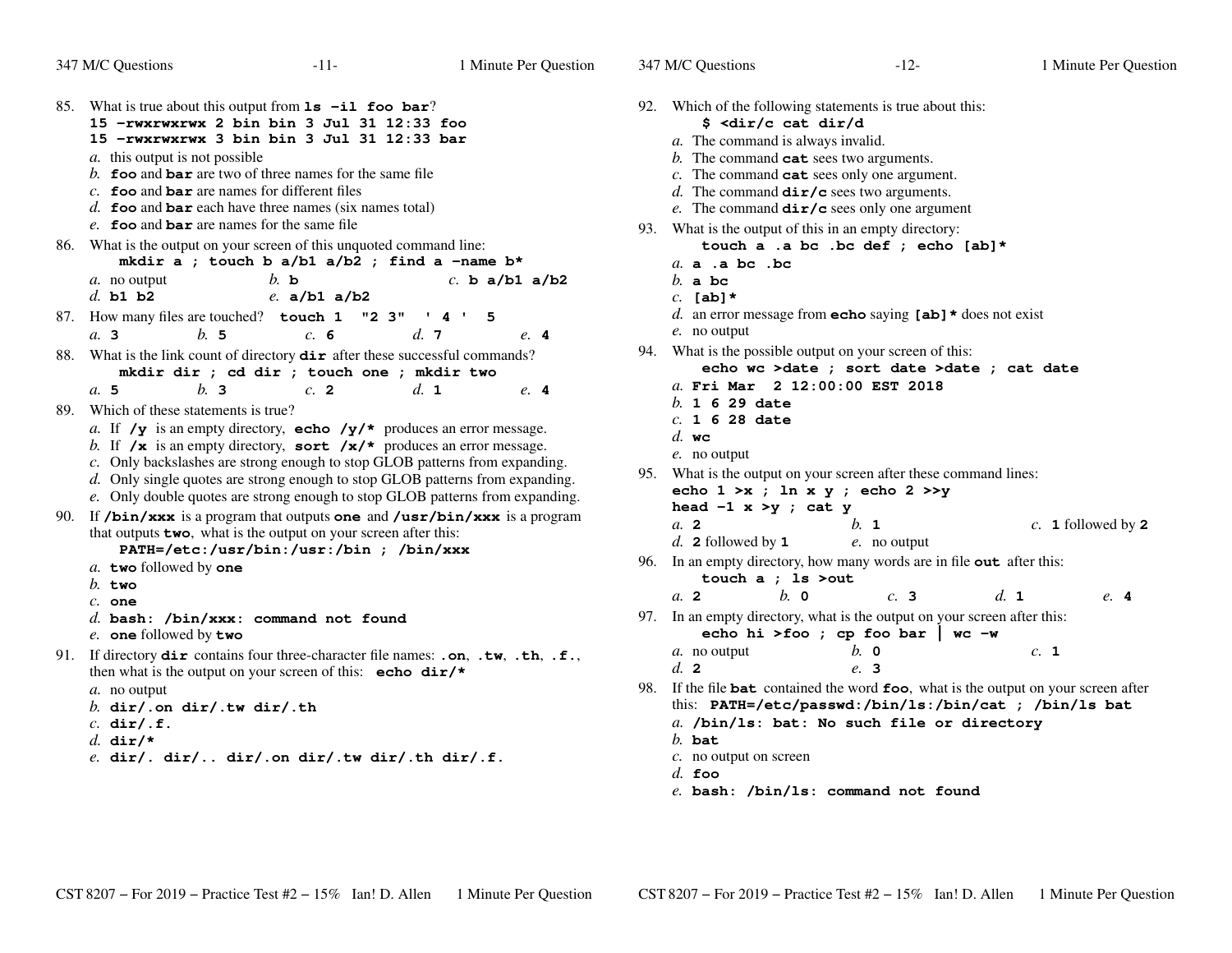| 347 M/C Questions                                                                                                                                                               | $-13-$                                                                                                 | 1 Minute Per Question                                                                           | 347 M/C Questions                                                                                     | $-14-$                                                                                                                                                                        | 1 Minute Per Question                                                  |
|---------------------------------------------------------------------------------------------------------------------------------------------------------------------------------|--------------------------------------------------------------------------------------------------------|-------------------------------------------------------------------------------------------------|-------------------------------------------------------------------------------------------------------|-------------------------------------------------------------------------------------------------------------------------------------------------------------------------------|------------------------------------------------------------------------|
| What is the output of this in an empty directory:<br>99.                                                                                                                        | touch 1 .1 23 .23 456 ; echo [12]*                                                                     |                                                                                                 |                                                                                                       | 107. In an empty directory, what is the output on your screen after this:<br>touch $1 \t2 \t3$ ; cow="*"; echo \$cow                                                          |                                                                        |
| a. 1 .1 23 .23 456                                                                                                                                                              | b. an error message from <b>echo</b> saying $[a\mathbf{b}]$ * does not exist                           |                                                                                                 | $a.$ Scow<br>d. $\mathbf{w} \star \mathbf{w}$                                                         | $b.$ "1 2 3"<br>$e^*$                                                                                                                                                         | c. 123                                                                 |
| c. 123<br>d. $[12]$ *                                                                                                                                                           |                                                                                                        |                                                                                                 | long (and no other names)?                                                                            | 108. Which displays only the names in the current directory that are exactly three digits                                                                                     |                                                                        |
| e. 1 .1 23 .23<br>100. In an empty directory, what is the output on your screen after this:<br>1s nosuchfile 2>out                                                              |                                                                                                        |                                                                                                 | a. echo $[0-9][0-9][0-9]$<br>c. echo $[1-3][1-3][1-3]$<br>e. echo [?][?][?]                           | $b.$ echo ???                                                                                                                                                                 | d. echo $[3][3][3]$                                                    |
| a. nosuchfile 2 not found<br>$c$ . no output<br>e. nosuchfile not found                                                                                                         |                                                                                                        | $b.$ nosuchfile<br>$d.$ 2 not found                                                             | 109. How many lines are in the file out after this:                                                   | date >f ; ls $f \n>> f$ ; cat $f f$ >out                                                                                                                                      |                                                                        |
| 101. What is the link count of file $\epsilon$ after these successful commands?<br>$rm f$ ; touch $f$ ; ln $f$ bar<br>cp bar $x$ ; $\ln x$ $y$ ; $\ln y$ $z$<br>$b$ . 2<br>a. 1 | $c. \quad 0$                                                                                           | $d.$ 4<br>e. 3                                                                                  | b.2<br>a. 4<br>a. echo $[rR][tT][fF][mM]$<br>$c.$ echo [ $rRtTffmM$ ]<br>$e$ . echo *rtfmRTFM*        | c. 1<br>110. Which command shows only names that match $rtfm$ , case-insensitive?                                                                                             | d.6<br>e. 0<br>b. echo * [rRtTfFmM] *<br>$d.$ echo [rR, $tT$ , fF, mM] |
| screen by this: $cat b   sort a$<br>a. 2 followed by $3$<br>d.3                                                                                                                 | b. 3 followed by $2$<br>$e$ , 2                                                                        | 102. File a contains 2 lines. File b contains 3 lines. How many lines are output on your<br>c.4 | 111. Which makes a file executable?<br>a. umask $-x$ file<br>$c.$ umask u+x file<br>e. chmod u+x file |                                                                                                                                                                               | b. chmod $-x$ file<br>d. umask u=x file                                |
|                                                                                                                                                                                 | that outputs <b>bar</b> what is the output on your screen after this:<br>PATH=/usr:/usr/bin:/bin ; bat | 103. If /bin/bat is a program that outputs foo and /usr/bin/bat is a program                    |                                                                                                       | 112. File a contains 2 lines. File <b>b</b> contains 3 lines. How many lines are in file $\sigma$ after<br>this: $\ln a d$ ; $\ln b e$ ; $\operatorname{cp} d e > c$          |                                                                        |
| a. bash: bat: command not found<br>$b.$ bar<br>$c.$ foo                                                                                                                         |                                                                                                        |                                                                                                 | a. 4<br>$b. \, o$                                                                                     | c.5<br>113. How many arguments are passed to the command by the shell:<br>$$ <$ foo foo -x " " -z -r" " >foo 'foo foo'                                                        | d. 2<br>e. 3                                                           |
| $d.$ bar followed by foo<br>e. foo followed by bar                                                                                                                              |                                                                                                        |                                                                                                 | b.5<br>a.7                                                                                            | c.9<br>114. Which command removes only this four-character name containing a special                                                                                          | d.6<br>e. 8                                                            |
| 104. Rewrite as a simplified absolute path:<br>a. /home/you/foo<br>$c.$ /etc/foo<br>$e.$ /home/me/foo                                                                           | $d.$ /foo                                                                                              | /home/me//you///etc//home/me//you//me//foo<br>$b.$ /home/foo                                    | character: *xyz<br>a. $rm$ $\cdot$ $*xyz$<br>d. rm $"*xyz"$                                           | b. $rm * "xyz"$<br>$e$ . rm *xyz<br>115. Which displays only the non-hidden names in the current directory that contain the<br>case-insensitive word me (and no other names)? | $c.$ rm $'$ *xyz''                                                     |
| 105. What is the link count of file <b>a</b> after these successful commands?<br>a. 2<br>b.5                                                                                    | $\ln a d$ ; $\cosh f$ ; $\ln d c$ ; $\ln f g$ ; $\ln c e$<br>c.3                                       | d. 1<br>e. 4                                                                                    | a. echo $*(M, m, E, e)$ *<br>$c.$ echo * [me] *<br>e. echo * [Mm] [Ee] *                              |                                                                                                                                                                               | b. echo $?$ [MmEe]?<br>d. echo * [MmEe] *                              |
| this: sort a $b > c$ ; cat a $b c > c$                                                                                                                                          |                                                                                                        | 106. File a contains 2 lines. File b contains 3 lines. How many lines are in file c after       | $rm f$ ; touch $f$ ; ln $f$ bar                                                                       | 116. What is the link count of file $f$ after these successful commands?<br>cp bar a ; ln a b ; ln bar c ; cp c a                                                             |                                                                        |
| b. 0<br>a. 10                                                                                                                                                                   | c. 6                                                                                                   | d.5<br>e. 7                                                                                     | a. 2<br>b.5                                                                                           | c. 1                                                                                                                                                                          | d.3<br>e.4                                                             |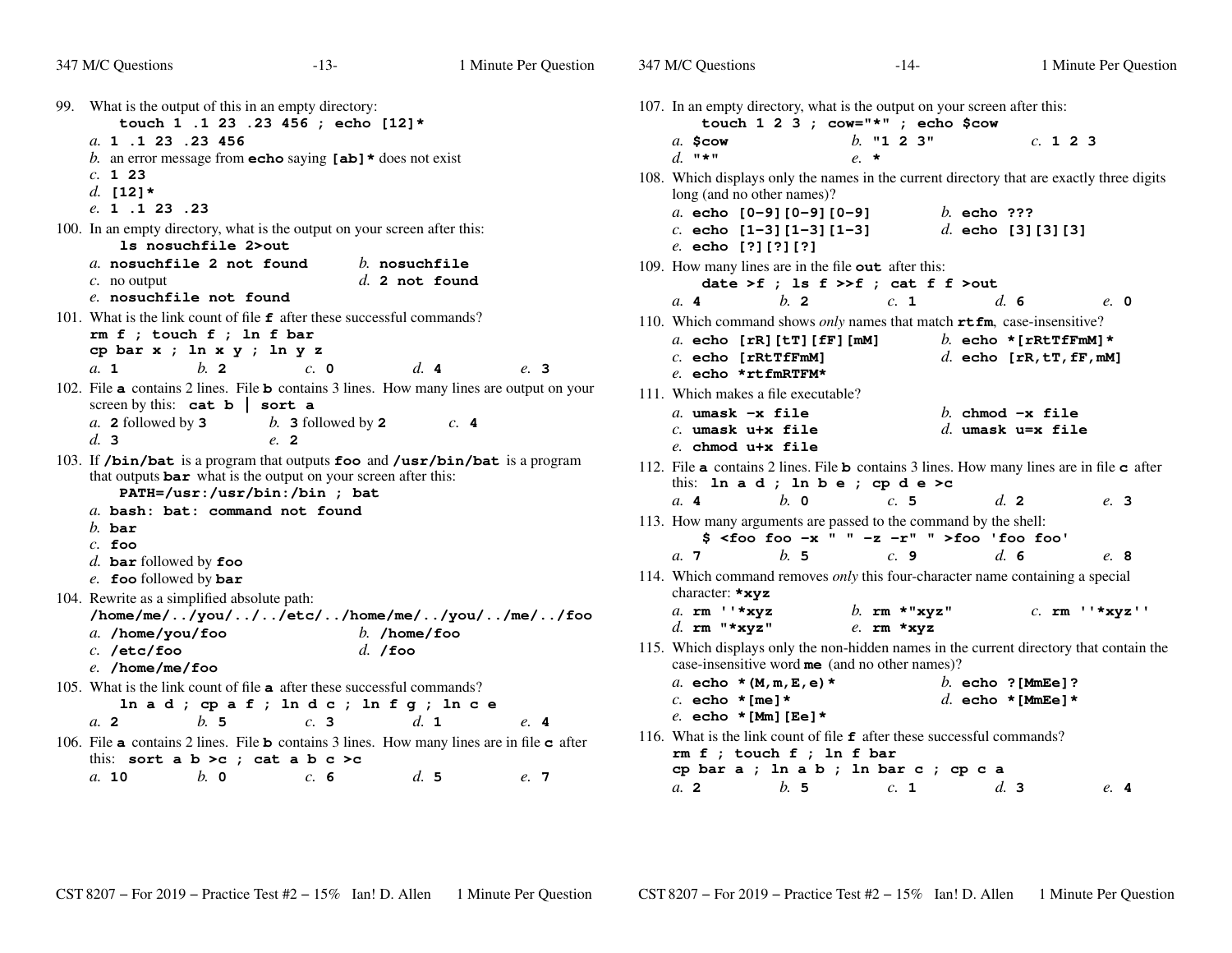| 347 M/C Questions                                                                                                                                                                            | $-15-$                                            |                       | 1 Minute Per Question |
|----------------------------------------------------------------------------------------------------------------------------------------------------------------------------------------------|---------------------------------------------------|-----------------------|-----------------------|
| 117. File a contains 2 lines. File b contains 3 lines. How many lines are output on your<br>screen by this: cp a $b > c$ ; cat a $b c$                                                       |                                                   |                       |                       |
| $h_{\alpha}$ 6<br>a. 10                                                                                                                                                                      | c.5                                               | $d_{\mathbf{r}}$ 4    | e. 7                  |
| 118. What is the link count of directory <b>d</b> after these successful commands?                                                                                                           | mkdir d ; mkdir d/a d/b ; touch d/c d/e           |                       |                       |
| $h$ 4<br>a <sub>2</sub>                                                                                                                                                                      | c.3                                               | $d_{\mathbf{1}}$      | e. 5                  |
| 119. If file nine contains 9 lines, each of which is the one-digit line number of the line<br>in the file (1 through 9), what is the output on your screen of this:<br>a. 9<br>$h_{\cdot}$ 1 | sort nine nine   tail -n $3$   head -n $1$<br>c.8 | d. 22                 | e. 88                 |
|                                                                                                                                                                                              |                                                   |                       |                       |
| 120. If $/$ bin $/$ foo is a program that outputs one and $/$ usr $/$ bin $/$ foo is a program<br>that outputs two, what is the output on your screen after this:<br>a. two followed by one  | PATH=/bin/ls:/home:/usr/bin/cat:/etc ; foo        |                       |                       |
| $b.$ bash: foo: command not found                                                                                                                                                            |                                                   |                       |                       |
| $c.$ one                                                                                                                                                                                     |                                                   |                       |                       |
| d. one followed by two                                                                                                                                                                       |                                                   |                       |                       |
| $e$ . two                                                                                                                                                                                    |                                                   |                       |                       |
| 121. File <b>a</b> contains 2 lines. File <b>b</b> contains 3 lines. How many lines are in file <b>c</b> after                                                                               |                                                   |                       |                       |
| this: ln a d; ln d c; cp c b; sort a b d >c<br>a.4<br>$h$ . 0                                                                                                                                | c. 6                                              | $d_{\mathbf{z}}$ 2    |                       |
|                                                                                                                                                                                              |                                                   |                       | e. 5                  |
| 122. Rewrite as a simplified absolute path:                                                                                                                                                  | ///var/./a///var/b///etc/./bar//foo               |                       |                       |
| $a.$ /var/foo                                                                                                                                                                                | b. /etc/bar/foo                                   | $c.$ /etc/foo         |                       |
| $d.$ /var/b/foo                                                                                                                                                                              | $e.$ /var/a/foo                                   |                       |                       |
| 123. Which command removes only this four-character name containing a special<br>character: ?xyz                                                                                             |                                                   |                       |                       |
| a. rm ?'xyz'                                                                                                                                                                                 | b. $rm$ $'$ ?xyz''                                | $c.$ rm ?xyz          |                       |
| $d.$ rm '?xyz'                                                                                                                                                                               | e. rm ''?xyz                                      |                       |                       |
| 124. What is true about this: date >1s ; 1s -1s 1s >wc                                                                                                                                       |                                                   |                       |                       |
| a. The we command counts the output of the 1s command.                                                                                                                                       |                                                   |                       |                       |
| b. The $ls$ command receives the output of $date$ on standard input.                                                                                                                         |                                                   |                       |                       |
| c. The file <b>wc</b> has one line in it.<br>d. The shell finds and executes three different commands.                                                                                       |                                                   |                       |                       |
| e. The <b>1s</b> command is executed more than once.                                                                                                                                         |                                                   |                       |                       |
| 125. Which command appends directory /bin to your search path?                                                                                                                               |                                                   |                       |                       |
| $a.$ PATH=PATH:/bin                                                                                                                                                                          |                                                   | b. $$$ PATH=PATH:/bin |                       |
| $c.$ \$PATH=\$PATH:/bin                                                                                                                                                                      |                                                   | $d.$ PATH=PATH+/bin   |                       |
| $e.$ PATH= $$$ PATH:/bin                                                                                                                                                                     |                                                   |                       |                       |
|                                                                                                                                                                                              |                                                   |                       |                       |

|                  | $b$ . this output is not possible                                                      |         |                  |         |              |  |                    |          |                       |  |
|------------------|----------------------------------------------------------------------------------------|---------|------------------|---------|--------------|--|--------------------|----------|-----------------------|--|
|                  | c. foo and $bar$ each have three names (six names total)                               |         |                  |         |              |  |                    |          |                       |  |
|                  | d. <b>foo</b> and <b>bar</b> are names for different files                             |         |                  |         |              |  |                    |          |                       |  |
|                  | e. foo and bar are two of three names for the same file                                |         |                  |         |              |  |                    |          |                       |  |
|                  | 130. What is the link count of directory <b>d</b> after these successful commands?     |         |                  |         |              |  |                    |          |                       |  |
|                  | mkdir d; cd d; touch f; ln f a; ln f b                                                 |         |                  |         |              |  |                    |          |                       |  |
| $a_{\mathbf{1}}$ |                                                                                        | $h_{2}$ |                  |         | c.4          |  | d.5                |          | e. 3                  |  |
|                  | 131. How many lines are in the file <b>out</b> after this:                             |         |                  |         |              |  |                    |          |                       |  |
|                  | echo hi >x; echo ho >>x; cat x x x >out                                                |         |                  |         |              |  |                    |          |                       |  |
| $a_{\rm}$ 0      |                                                                                        | $h$ 3   |                  |         | c. 1         |  | $d_{\mathbf{z}}$ 2 |          | e. 6                  |  |
|                  | 132. What is in the local variable \$\$?                                               |         |                  |         |              |  |                    |          |                       |  |
|                  | a. the command name of the previous command line                                       |         |                  |         |              |  |                    |          |                       |  |
|                  | b. the first argument of the previous command line                                     |         |                  |         |              |  |                    |          |                       |  |
|                  | $c$ . the cpu cost of the current session, in dollars                                  |         |                  |         |              |  |                    |          |                       |  |
|                  | d. the process ID of the current shell                                                 |         |                  |         |              |  |                    |          |                       |  |
|                  | e. \$\$ is not a valid variable name                                                   |         |                  |         |              |  |                    |          |                       |  |
|                  | 133. In an empty directory, what is the output on your screen after this:              |         |                  |         |              |  |                    |          |                       |  |
|                  | touch A a ; echo * $"$ >*"                                                             |         |                  |         |              |  |                    |          |                       |  |
|                  | a. No output                                                                           |         | $b.$ A a $>$ A a |         |              |  |                    | $c.$ A a |                       |  |
|                  | $d \star \rightarrow \star$                                                            |         |                  |         | e. A a $>^*$ |  |                    |          |                       |  |
|                  | 134. What is the output on your screen after this:                                     |         |                  |         |              |  |                    |          |                       |  |
|                  | echo hi >a ; cp a b   wc -w                                                            |         |                  |         |              |  |                    |          |                       |  |
| $a$ , 2          |                                                                                        |         |                  | $h$ . 0 |              |  |                    | c.3      |                       |  |
|                  | d. no output                                                                           |         |                  | e. 1    |              |  |                    |          |                       |  |
|                  |                                                                                        |         |                  |         |              |  |                    |          |                       |  |
|                  |                                                                                        |         |                  |         |              |  |                    |          |                       |  |
|                  |                                                                                        |         |                  |         |              |  |                    |          |                       |  |
|                  | $\text{CST } 8207 - \text{For } 2019 - \text{Practice Test } \#2 - 15\%$ Ian! D. Allen |         |                  |         |              |  |                    |          | 1 Minute Per Question |  |
|                  |                                                                                        |         |                  |         |              |  |                    |          |                       |  |

s  $-16-$  1

*e.* **echo '\$x'**

*b.* **112wc**

*e.* **wc**

*b.* **echo \$x** *c.* **echo "\$\$x"**

126. Which always prints just the two characters **\$x** on the screen?

**touch .1 .2 .3 4 5 6 ; echo .\***

*b.* an error message from **echo** saying **.\*** does not exist

**echo wc >wc ; wc wc >wc ; cat wc**

129. What is true about this output from **ls -il foo bar 15 -r-x------ 2 me me 3 Jan 1 1:00 foo99 -r-x------ 2 me me 3 Jan 1 1:00 bar**

*a.* **foo** and **bar** are names for the same file

127. What is the output of this in an empty directory:

Minute Per Question

*c.* **000wc**

347 M/C Questions

*c.* **.\****d.* **456**

*a.* no output

*d.* **113wc**

*a.* **echo "\$x"**

*a.* **.1 .2 .3 4 5 6**

*e.* **. .. .1 .2 .3**

128. What is the output on your screen of this:

*d.* **echo \$\$x**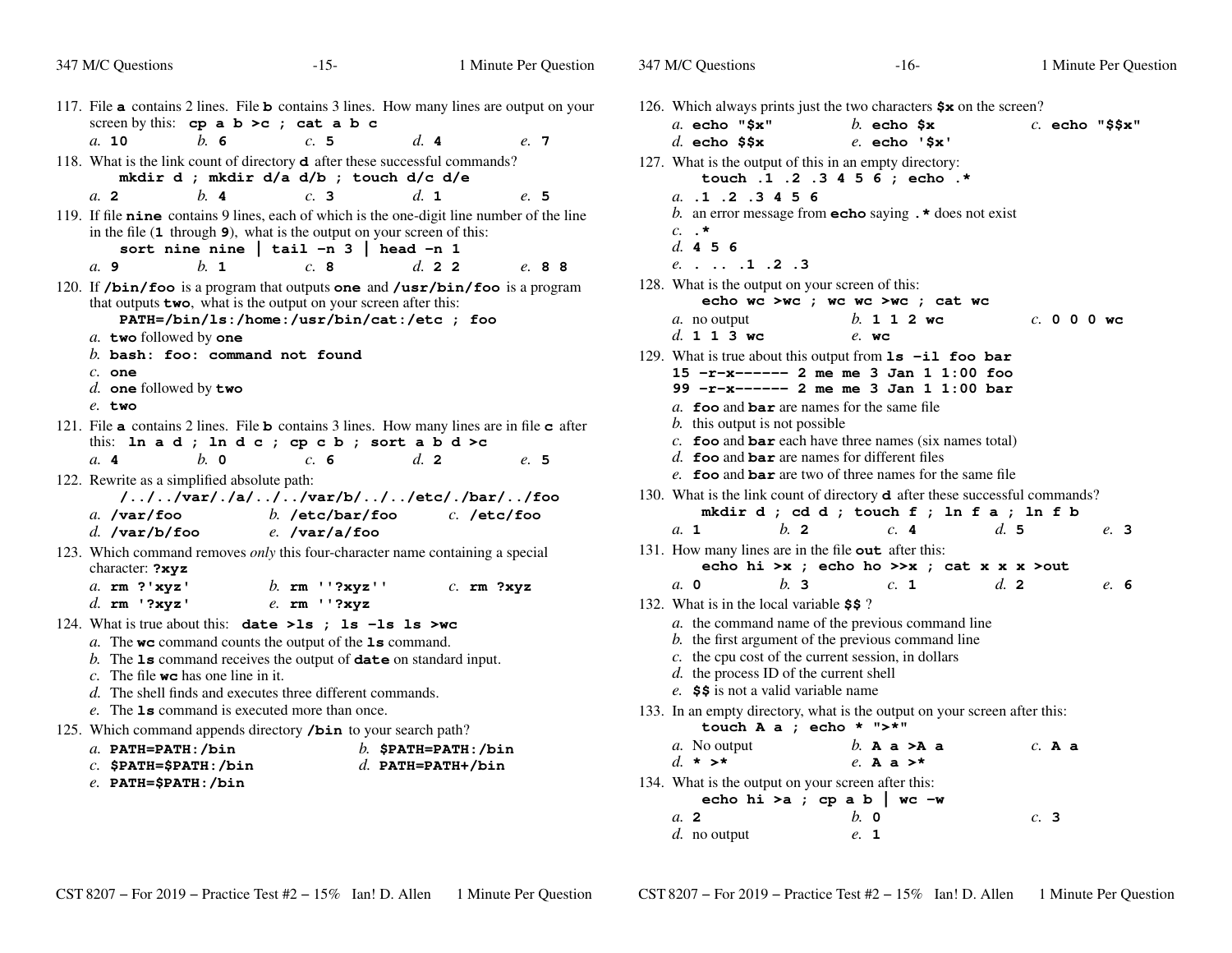| 347 M/C Questions                                                                                                                                                                                                                                                                                                                                                                                                       | $-17-$ | 1 Minute Per Question                       | 347 M/C Questions                                                                                                                                                                                                                                                                                                                                                                 | $-18-$                                 |                                                        | 1 Minute Per Question |
|-------------------------------------------------------------------------------------------------------------------------------------------------------------------------------------------------------------------------------------------------------------------------------------------------------------------------------------------------------------------------------------------------------------------------|--------|---------------------------------------------|-----------------------------------------------------------------------------------------------------------------------------------------------------------------------------------------------------------------------------------------------------------------------------------------------------------------------------------------------------------------------------------|----------------------------------------|--------------------------------------------------------|-----------------------|
| 135. File <b>a</b> contains 2 lines. File <b>b</b> contains 3 lines. How many lines are in file <b>c</b> after<br>this: sort a b >c ; cat a >>b ; sort c b a >c                                                                                                                                                                                                                                                         |        |                                             | 142. File <b>a</b> contains 2 lines. File <b>b</b> contains 3 lines. How many lines are output on your<br>screen by this: $cat a   ls b$                                                                                                                                                                                                                                          |                                        |                                                        |                       |
| $a. \, 0$<br>b.5<br>136. What displays on your screen given this command:<br>1s >1s; we 1s >we; sort 1s $\vert$ cat we                                                                                                                                                                                                                                                                                                  | c.7    | $d.$ 12<br>e. 8                             | a.5<br>$d.$ no output<br>143. What is the link count of an empty directory?                                                                                                                                                                                                                                                                                                       | $b$ . 2<br>e. 3                        | c. 1                                                   |                       |
| a. nothing displays because cat ignores the pipe<br>b. cat reads the pipe and the $wc$ and displays both together<br>c. only the $wc$ displays because $cat$ ignores the pipe<br>$d.$ sort displays the 1s and cat displays the wc<br>e. only the $ls$ displays because cat ignores the pipe<br>137. In an empty directory, what is the output on your screen after this:<br>echo one >.bar ; echo .????*<br>$a. 2222*$ |        |                                             | $b. \circ$<br>a.4<br>144. If files occupy one disk block, how many disk blocks will the system free up if I<br>remove these four file names:<br>111 $-rw-r-r-1$ me me 100 Jan 1 1:00 a<br>$222$ -rw-r--r-- 2 me me 100 Jan 1 1:00 b<br>333 -rw-r--r-- 2 me me 100 Jan 1 1:00 c<br>444 -rw-r--r-- 1 me me 100 Jan 1 1:00 d<br>b.4<br>a.3                                           | c. 2<br>$c. \; \mathbf{0}$             | d. 1<br>d. 2                                           | e. 3<br>e. 1          |
| $b.$ one<br>$c.$ .bar<br>$d.$ $bar$<br>e. an error message from <b>echo</b> saying $.$ ????* does not exist                                                                                                                                                                                                                                                                                                             |        |                                             | 145. If directory dir contains five two-character names: a?, 11, ?1, 1 <sup>*</sup> , .1, then<br>which removes only the single two-character name ?1 from the directory?<br>a. $rm \ dir/$ ?1<br>d. rm $dir/1*$                                                                                                                                                                  | b. rm $\text{dir}/*1$<br>e. rm dir/\?? |                                                        | $c.$ rm dir/??        |
| 138. What is usually in the environment variable \$PATH?<br>a. the absolute path of your login home directory<br>b. the absolute path of the system / $path$ directory<br>c. a colon-separated list of directories containing command names<br>$d.$ the absolute path of your login shell<br>e. a colon-separated list of your passwd file fields                                                                       |        |                                             | 146. What is in file foo after this: echo 1 2 > foo 3<br>a. 12<br>c.3<br>e. nothing (empty file)<br>147. What is the link count of directory <b>d</b> after these successful commands?                                                                                                                                                                                            |                                        | b. 1 2 3<br>$d.$ echo 1 2                              |                       |
| 139. If files occupy one disk block, how many disk blocks will the system free up if I<br>remove these four file names:<br>111 $-rw-r-r-1$ me me 100 Jan 1 1:00 a<br>$222$ -rw-r--r-- 1 me me 100 Jan 1 1:00 b<br>333 -rw-r--r-- 1 me me 100 Jan 1 1:00 c<br>444 -rw-r--r-- 2 me me 100 Jan 1 1:00 d<br>$b. \circ$<br>a. 1                                                                                              | c.3    | d.4<br>e. 2                                 | mkdir d d/a d/b d/c d/c/z ; touch d/x d/y<br>$h$ . 4<br>a.3<br>148. What is the output on your screen of this:<br>echo bat >pig ; echo one   tail pig<br>$a.$ one<br>$c.$ bat<br>e. bat followed by one                                                                                                                                                                           | c.5                                    | d.6<br>$b.$ one followed by bat<br>d. an error message | e. 2                  |
| 140. What is the output of this in an empty directory: $\text{echo}$ *<br>a. .<br>$\ddotsc$<br>$b.$ .                                                                                                                                                                                                                                                                                                                   |        |                                             | 149. In an empty directory, how many words are in file out after this:<br>echo hi >a ; ls >out<br>b. 1<br>$a. \, 0$                                                                                                                                                                                                                                                               | c.3                                    | d.4                                                    | e. 2                  |
| $c. *$<br>d. an error message from <b>echo</b> saying $\star$ does not exist<br>e. no output<br>141. Which makes pathnames /usr/local/bin and /usr/bin lead to the same<br>directory?<br>a. $\ln$ . /usr/local<br>$c.$ mkdir /usr/local<br>e. touch /usr/local                                                                                                                                                          |        | b. rmdir /usr/local<br>d. 1n -s. /usr/local | 150. Which command counts lines containing the string refused in only the month<br>October 2016 in the denyhosts log file?<br>a. fgrep -c 2016-10 denyhosts   fgrep refused<br>b. fgrep '2016-10 refused' denyhosts<br>c. fgrep refused denyhosts ; fgrep -c 2016-10<br>d. fgrep 'refused' denyhosts   fgrep $-c$ '2016-10'<br>e. fgrep refused denyhosts   fgrep -c October 2016 |                                        |                                                        |                       |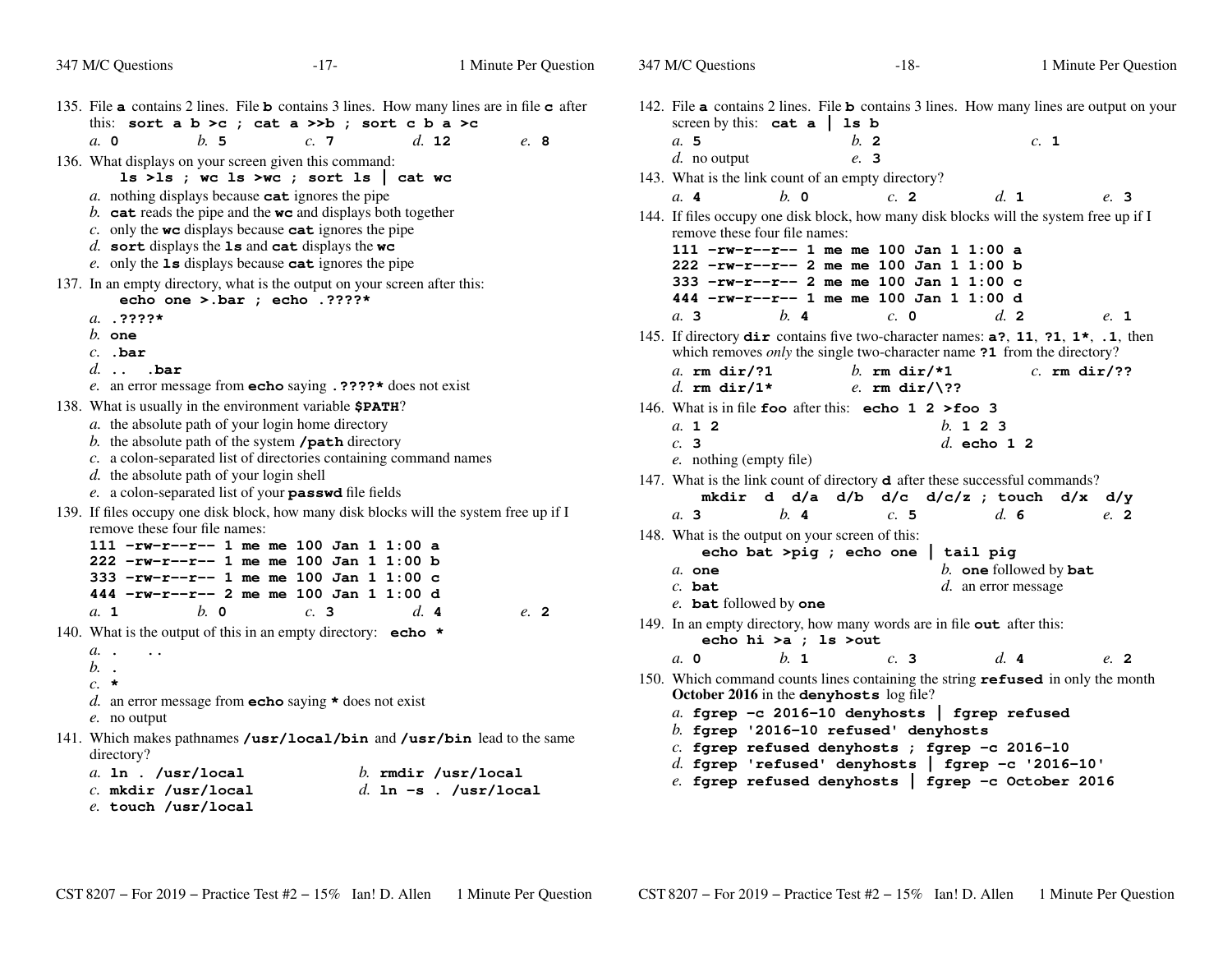347 M/C Questions

| 151. In an empty directory, what is the output on your screen after this:<br>date >.foo >.bar ; 1s *                                                                                                                                                                                                                                  |                                        |      | 157. What is the<br><b>PATH=</b>                                                                      |
|---------------------------------------------------------------------------------------------------------------------------------------------------------------------------------------------------------------------------------------------------------------------------------------------------------------------------------------|----------------------------------------|------|-------------------------------------------------------------------------------------------------------|
| a. an error message from $1s$ saying $\star$ does not exist<br>.  .foo .bar<br>b.<br>$c. \star$<br>$d.$ . foo<br>.bar<br>e. no output                                                                                                                                                                                                 |                                        |      | $a.$ bash:<br>$h$ . 1s: no<br>$c.$ bash:<br>$d.$ bash:<br>$e.$ ls: /b                                 |
| 152. If <b>foo</b> were a readable empty file, what is the output on your screen after this:<br>PATH=/etc/passwd:/bin/ls:/bin/cat ; /bin/cat foo                                                                                                                                                                                      |                                        |      | 158. If $/bin/fc$<br>that outputs                                                                     |
| a. no output on screen<br>$b.$ bash: /bin/cat: command not found<br>$c.$ /bin/cat: foo: No such file or directory<br>$d.$ bash: 1s: command not found<br>e. bash: cat: command not found                                                                                                                                              |                                        |      | <b>PATH=</b><br>a. mom foll<br>$b.$ bash:<br>$c.$ dad foll<br>$d.$ dad<br>$e$ . mom                   |
| 153. If /bin/foo is a program that outputs dad and /usr/bin/foo is a program<br>that outputs mom what is the output on your screen after this:<br>PATH=/usr:/etc:/bin:/usr/bin ; foo<br>$a$ . mom<br>$h$ . dad                                                                                                                        |                                        |      | 159. If you are in<br>dereference<br>$a.$ /foo<br>$d.$ /etc/b                                         |
| $c.$ dad followed by mom<br>$d.$ bash: foo: command not found<br>e. mom followed by dad                                                                                                                                                                                                                                               |                                        |      | 160. Which envir<br>$a.$ /home<br>$c.$ /home/                                                         |
| 154. What is the link count of directory <b>d</b> after these successful commands?<br>mkdir d ; mkdir d/a ; mkdir d/a/b ; mkdir d/a/c<br>$h_{\cdot}$ 1<br>c.3<br>a.4                                                                                                                                                                  | d.2                                    | e. 5 | $e.$ \$home<br>161. In an empty<br>echo                                                               |
| 155. If files occupy one disk block, how many disk blocks will the system free up if I<br>remove these four file names:<br>$111 - rw-r-r-1$ me me 100 Jan 1 1:00 a<br>222 -rw-r--r-- 1 me me 100 Jan 1 1:00 b<br>444 -rw-r--r-- 2 me me 100 Jan 1 1:00 c<br>444 -rw-r--r-- 2 me me 100 Jan 1 1:00 d<br>$h$ 2<br>$c_{\alpha}$ 0<br>a.4 | $d_{\alpha}$ 3                         | e. 1 | a. an error<br>$h \cdot \star$<br>$c.$ one<br>$d. \ldots$<br>$e.$ .bar<br>162. Dereference<br>$ln -s$ |
| 156. Your current directory is <b>dir1</b> . The parent directory contains another directory,<br>dir2. Which command copies file foo from the current directory into the dir2<br>directory?                                                                                                                                           |                                        |      | a. $/\text{tmp}/\text{b}$<br>$d.$ /tmp/a                                                              |
| $a.$ cp $.$ dir2 foo<br>$c.$ cp foo dir2/<br>$e.$ cp foo dir $2.$                                                                                                                                                                                                                                                                     | b. cp foo $./dir2$<br>$d.$ cp foo dir2 |      | 163. In an empty<br>echo<br>$a.$ cat: f<br>$h$ no output                                              |

| 57. What is the output on your screen after this:<br>PATH=/bin/cat:/bin/sh:/bin/ls ; ls nosuchfile<br>a. bash: /bin/ls: command not found<br>$b$ . 1s: nosuchfile: No such file or directory<br>$c.$ bash: /bin/sh: No such file or directory<br>$d.$ bash: 1s: command not found<br>$e.$ 1s: /bin/1s: command not found |
|--------------------------------------------------------------------------------------------------------------------------------------------------------------------------------------------------------------------------------------------------------------------------------------------------------------------------|
| 58. If $\sin$ /bin/foo is a program that outputs mom and /usr/bin/foo is a program<br>that outputs <b>dad</b> what is the output on your screen after this:<br>PATH=/bin/foo:/usr/bin/foo:/usr ; foo<br>a. mom followed by dad<br>$b.$ bash: foo: command not found<br>$c.$ dad followed by mom<br>$d.$ dad<br>$e$ . mom |
| 59. If you are in /etc and 1s -1 shows a symbolic link bar $\rightarrow$ /foo then<br>dereference the absolute path of <b>bar</b> with no symbolic links:<br>$b.$ /bar/foo<br>$a.$ /foo<br>$c.$ /etc/foo/bar<br>d. /etc/bar/foo<br>e. /etc/foo                                                                           |
| 60. Which environment variable contains your HOME directory?<br>$b.$ SHOME<br>$a.$ /home<br>$c.$ /home/abcd0001<br>$d.$ \$/HOME<br>e. Shome                                                                                                                                                                              |
| 61. In an empty directory, what is the output on your screen after this:<br>echo one >.bar ; echo .*<br>a. an error message from echo saying . * does not exist<br>$b.$ .*<br>$c.$ one<br>$d.$ bar<br>$e.$ bar                                                                                                           |
| 62. Dereference the following symlink $xyz$ into its equivalent absolute path:<br>$\ln -s$ //a/./b//bar /tmp/a/b/xyz<br>b. $/\text{tmp/b/bar}$<br>a. $/\text{tmp}/\text{bar}$<br>$c.$ /tmp/b/xyz<br>$d.$ /tmp/a/bar<br>$e.$ /tmp/a/b/bar                                                                                 |
| 63. In an empty directory, what is the output on your screen of this:<br>echo hi >foo >bar ; cat foo<br>a. cat: foo: No such file or directory                                                                                                                                                                           |

- *b.* no output
- *c.* **hi >foo >bar**
- *d.* **hi >foo**
- *e.* **hi**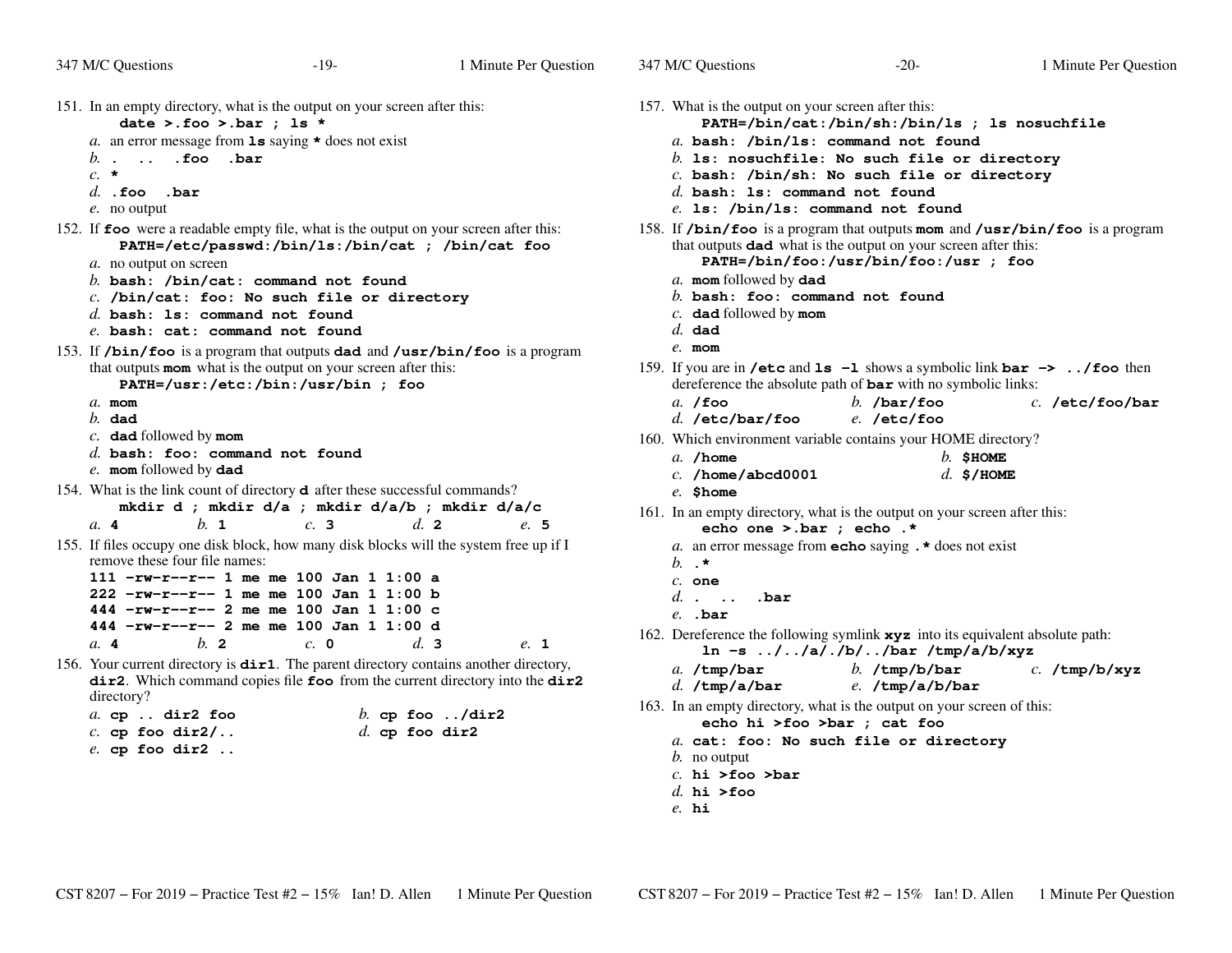| 347 M/C Questions                                                                                                                                                                                                                                                                                                                                                                                 | $-21-$                                        | 1 Minute Per Question | 347 M/C Questions                                                                                                                                                                                                                                                                                                                                                                | $-22-$                                                                                  | 1 Minute Per Question                                                                                                   |  |  |
|---------------------------------------------------------------------------------------------------------------------------------------------------------------------------------------------------------------------------------------------------------------------------------------------------------------------------------------------------------------------------------------------------|-----------------------------------------------|-----------------------|----------------------------------------------------------------------------------------------------------------------------------------------------------------------------------------------------------------------------------------------------------------------------------------------------------------------------------------------------------------------------------|-----------------------------------------------------------------------------------------|-------------------------------------------------------------------------------------------------------------------------|--|--|
| 164. Which of the following is true, given this long directory listing:<br>drwxr-x--x 128 me me 32 Jan 1 1:00 dir<br>a. The number 32 is the count of links (names) this directory has.<br>b. The number 128 is the count of links (names) this directory has.<br>$c$ . The number 128 is the inode number of this directory.<br>$d$ . The number 128 is the size of this directory.              |                                               |                       | 171. What is the link count of file <b>f</b> after these successful commands?<br>$rm f$ ; touch $f$ ; $ln f$ $a$ ; $ln a$ $b$<br>cp f c ; ln c x ; rm b ; mv a b<br>$h$ . $\Omega$<br>a <sub>2</sub><br>d.3<br>c. 1<br>$e.$ 4<br>172. How many arguments are passed to the command by the shell:<br>\$ <foo "="" '="" 'b="" a="" c'="" d="" e="" f="" foo="" g="" h="">foo</foo> |                                                                                         |                                                                                                                         |  |  |
| e. The number 32 is the inode number of this directory.<br>165. Which command shows names under directory oldnotes containing RTFM<br>anywhere in the name?<br>a. 1s oldnotes/*RTFM*<br>$c.$ 1s oldnotes RTFM $*$                                                                                                                                                                                 | b. Is oldnotes *RTFM*<br>d. Is oldnotes*RTFM* |                       | $b$ . 2<br>a.5<br>173. How many arguments are passed to the command by the shell:<br>a. 6<br>h <sub>3</sub>                                                                                                                                                                                                                                                                      | c.3<br>\$ <foo "="" '="" 'b="" a="" c'="" d="" e="" f="" foo="" g="">foo<br/>c. 2</foo> | d.4<br>e. 6<br>d.5<br>$e.$ 4<br>174. If directory cow contains four three-character file names: . AA, . A1, . BB, . B., |  |  |
| e. 1s oldnotes/RTFM*<br>166. If files occupy one disk block, how many disk blocks will the system free up if I<br>remove these four file names:<br>$111$ -rw-r--r-- 2 me me 1 Jan 1 1:00 a<br>111 $-rw-r--2$ me me 1 Jan 1 1:00 b<br>$222$ -rw-r--r-- 3 me me 1 Jan 1 1:00 c<br>$222$ -rw-r--r-- 3 me me 1 Jan 1 1:00 d                                                                           |                                               |                       | then what is the output on your screen of this: echo cow/*<br>a. cow/ $\star$<br>b. $\texttt{cow}/$ . AA $\texttt{cow}/$ . A1 $\texttt{cow}/$ . BB $\texttt{cow}/$ . B.<br>$c$ . no output<br>d. $cov/$ . AA $cov/$ . A1 $cov/$ . BB<br>$e.$ cow/.B.<br>175. How many arguments are passed to the command by the shell:                                                          |                                                                                         |                                                                                                                         |  |  |
| $b. \circ$<br>a.4<br>167. Given this $1s - i1$ long listing:<br>123 drwxr-xr-x 456 me me 789 Jan 1 1:00 dir<br>How many subdirectories lie immediately under dir?<br>a. 456<br>b.787                                                                                                                                                                                                              | d.2<br>c.3<br>c. 123<br>d. 454                | $e.$ 1<br>e. 789      | a.4<br>h.5<br>this: cp $a \nc$ ; cat $a \nb \nc >c$                                                                                                                                                                                                                                                                                                                              | \$ echo 'It's a bird! It's a plane!'<br>c.2                                             | d.3<br>e. 1<br>176. File a contains 2 lines. File b contains 3 lines. How many lines are in file $\sigma$ after         |  |  |
| 168. If /bin/pig is a program that outputs hi and /usr/bin/pig is a program<br>that outputs foo what is the output on your screen after this:<br>PATH=/etc:/usr/bin:/bin ; pig<br>a. foo followed by $hi$<br>$b.$ foo<br>$c.$ hi<br>d. $\mathbf{hi}$ followed by foo<br>e. bash: pig: command not found                                                                                           |                                               |                       | b.5<br>$a. \, 0$<br>177. In an empty directory, what is the output on your screen after this:<br>echo hi >a ; 1s >wc -1<br>$a. \, 0$<br>d. no output<br>178. What command shows all the lines in file cow that contain the string pig?<br>a. fgrep cow pig<br>$c.$ fgrep cat cow pig                                                                                             | c. 6<br>$h_{\cdot}$ 1<br>$e$ . a                                                        | d.7<br>e.4<br>c.2<br>b. fgrep pig $<$ cow<br>d. cat cow > fgrep pig                                                     |  |  |
| 169. What is the link count of directory $\text{dir}$ after these successful commands?<br>mkdir dir ; mkdir dir/foo ; touch dir/bar<br>b.4<br>d. 1<br>$a$ . 2<br>c.3<br>e.5<br>170. What is the output on your screen after these command lines:<br>echo one >x ; ln x y ; echo two >y<br>echo ten >x ; cat y<br>a. no output on screen<br>$b.$ ten<br>d. one followed by two and ten<br>$c.$ two |                                               |                       | e. fgrep pig > cow<br>179. In an empty directory, what is the output on your screen after this:<br>1s out 2>/dev/null<br>a. no output<br>$b.$ out<br>$c.$ ls: out 2>/dev/null: No such file or directory<br>$d.$ ls: /dev/null: No such file or directory<br>e. 1s: out: No such file or directory                                                                               |                                                                                         |                                                                                                                         |  |  |
| $e$ . one                                                                                                                                                                                                                                                                                                                                                                                         |                                               |                       | 180. How many arguments are passed to the command by the shell:                                                                                                                                                                                                                                                                                                                  | \$echo " 1 2 "three ' 4 ' five"6"                                                       |                                                                                                                         |  |  |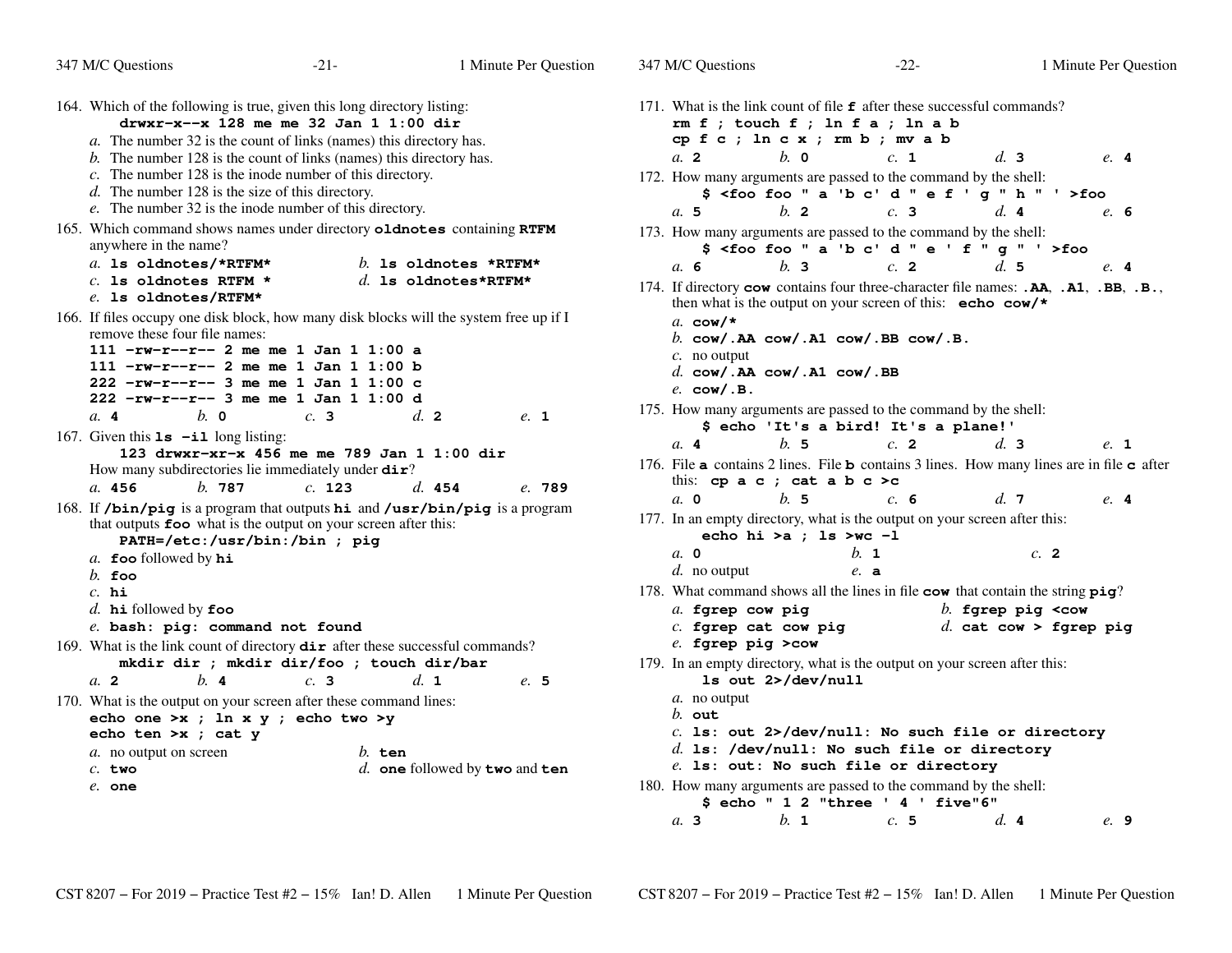| 347 M/C Questions                                                                                                                                                                                                                         | $-23-$                                                                                                          | 1 Minute Per Question                                                                                                                                          | 347 M/C Questions                                                                                                                                                                                                                                                                                      | $-24-$                                                                                                                                                                                                                                                  | 1 Minute Per Question                                                                                                                                        |  |  |  |
|-------------------------------------------------------------------------------------------------------------------------------------------------------------------------------------------------------------------------------------------|-----------------------------------------------------------------------------------------------------------------|----------------------------------------------------------------------------------------------------------------------------------------------------------------|--------------------------------------------------------------------------------------------------------------------------------------------------------------------------------------------------------------------------------------------------------------------------------------------------------|---------------------------------------------------------------------------------------------------------------------------------------------------------------------------------------------------------------------------------------------------------|--------------------------------------------------------------------------------------------------------------------------------------------------------------|--|--|--|
| 181. If directory dir contains three four-character file names: .123, .124, .???,<br>a. dir/.123 dir/.124 dir/.???<br>b. $dir/????$<br>$d.$ no output<br>e. dir/.123 dir/.124                                                             | then what is the output on your screen of this: echo dir/????<br>$c.$ echo: dir/????: No such file or directory |                                                                                                                                                                | 190. In an empty directory, what is the output on your screen after this:<br>1s 2>/dev/null nosuchfile<br>a nosuchfile<br>b. 1s: 2>/dev/null nosuchfile: No such file or directory<br>$c$ . no output<br>$d.$ ls: nosuchfile: No such file or directory<br>e. 1s: /dev/null: No such file or directory |                                                                                                                                                                                                                                                         |                                                                                                                                                              |  |  |  |
| 182. In a directory containing one file named dog, what is the output on your screen<br>after this: 2>/dev/null 1s nosuchfile<br>a. no output<br>$c.$ nosuchfile                                                                          | b. bash: $2$ >/dev/null: command not found<br>$d.$ ls: nosuchfile: No such file or directory                    |                                                                                                                                                                | b.4<br>a.5<br>$a. \ldots .a. b$                                                                                                                                                                                                                                                                        | 191. In an empty directory, how many words are in file out after this:<br>touch $1 \t2 \t3 \t2 \t1$ ; $1s$ >out<br>$c. \; \; \mathbf{0}$<br>192. In an empty directory, what is the output on your screen after this:<br>touch $1 \t2 \t.a. b ;$ echo.* | d.6<br>e. 3                                                                                                                                                  |  |  |  |
| $e.$ dog<br>183. What is the link count of file <b>f</b> after these successful commands?<br>$rm f$ ; touch $f$ ; ln $f$ b; cp $f$ g<br>b.4<br>a.3                                                                                        | cpba; ln ad; ln bc; cpc g<br>c.5                                                                                | d.2<br>e. 1                                                                                                                                                    | b. 12<br>$c. \cdot \star$<br>$e.$ $\cdot$ $a.$ $\cdot$ $b$                                                                                                                                                                                                                                             | d. an error message from <b>echo</b> saying $\cdot$ <b>*</b> does not exist<br>193. If files occupy one disk block, how many disk blocks will the system free up if I                                                                                   |                                                                                                                                                              |  |  |  |
| 184. How many lines are in file out after this: echo hi >dog >out >cat<br>$h_{\mathbf{1}}$<br>a. 4<br>185. How many arguments are passed to the command by the shell:<br>a.5<br>b.3                                                       | $c. \; \; \mathbf{0}$<br>\$ <bar '-r'="" -b"-a="" bar="">bar" bar &gt;out<br/>c. 2</bar>                        | d. 2<br>e. 3<br>$d_{\rm c}$ 6<br>e.4                                                                                                                           | remove these four file names:<br>a. 2<br>$h$ . $\mathbf{0}$                                                                                                                                                                                                                                            | $111$ -rw-r--r-- 2 me me 100 Jan 1 1:00 a<br>111 $-rw-r--r--$ 2 me me 100 Jan 1 1:00 b<br>$222$ -rw-r--r-- 3 me me 100 Jan 1 1:00 c<br>$222$ -rw-r--r-- 3 me me 100 Jan 1 1:00 d<br>c.4                                                                 | d.3<br>e. 1                                                                                                                                                  |  |  |  |
| 186. What is in file $\bf{c}$ after this:<br><i>a</i> . nothing (empty file)<br>$c.$ B<br>e. no such file (nonexistent)<br>187. If directory /a contains seven two-character names: aa, ab, ac, ad, a?, a*,<br>a. $rm/a/a*$<br>d. $rm/a?$ | echo A >a ; ln a b ; echo B >b ; ln a c ; rm a b<br>$b.$ A<br>b. $rm/a/a?$<br>e. rm $/a/a[*r]$                  | d. <b>A</b> followed by $\bf{B}$<br><b>a.</b> , then which removes <i>only</i> the single two-character name <b>a?</b> from the directory?<br>$c.$ rm $/a/a$ ? | $h$ , 8<br>a. 9<br>195. What is the output on your screen of this:<br>a. pig followed by cow<br>$c.$ pig                                                                                                                                                                                               | the file $(1$ through $9)$ . What is the output on your screen of this:<br>sort foo foo   tail -n 2   head -n 1<br>c. 88<br>echo pig >one ; echo cow<br>$d.$ cow                                                                                        | 194. File foo contains 9 lines, each of which is the one-digit line number of the line in<br>d. 1<br>e. 22<br>head $-n$ 2 one<br>b. cow followed by $\pi$ ig |  |  |  |
| 188. Rewrite as a simplified absolute path:<br>$a.$ /bar<br>$d.$ /etc/bar                                                                                                                                                                 | /usr/./bin//lib///etc//usr/./lib//bin/./bar<br>$b.$ /usr/lib/bar<br>e. /usr/bin/bar                             | $c.$ /usr/bar                                                                                                                                                  | e. an error message<br>a. cat file1 > file1<br>$c.$ tail file1 > file1<br>$e$ . wo filel > filel                                                                                                                                                                                                       | 196. Which of the following commands will leave file1 non-empty?                                                                                                                                                                                        | b. sort file1 > file1<br>d. head file1 > file1                                                                                                               |  |  |  |
| 189. In an empty directory, how many words are in file <b>c</b> after this:<br>b.3<br>a. 1                                                                                                                                                | touch $a$ ; mv $b$ $a$ >b; ls >c<br>c.4                                                                         | d.2<br>$e$ , 0                                                                                                                                                 | b. 1<br>a.3                                                                                                                                                                                                                                                                                            | 197. In an empty directory, how many lines are in file out after this:<br>1s. nosuchfile 2>out<br>c. 2                                                                                                                                                  | d.4<br>$e$ , 0                                                                                                                                               |  |  |  |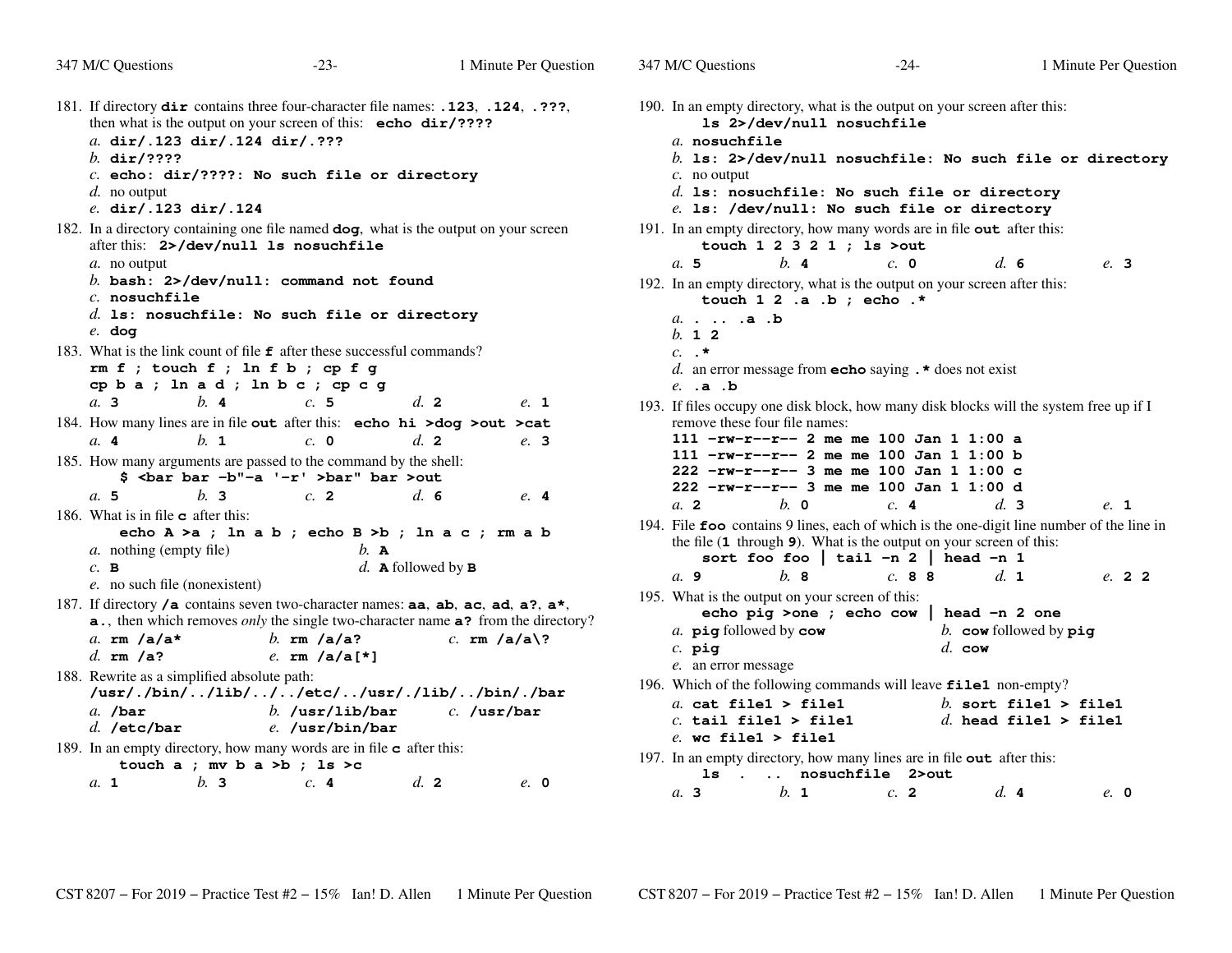| 347 M/C Questions<br>$-25-$                                                                                                                                                                                                                                                                                                                                                                                                  |                                                                              | 1 Minute Per Question | 347 M/C Questions                                                                                                                                 |                                          | $-26-$                                                                                          |                                                | 1 Minute Per Question |
|------------------------------------------------------------------------------------------------------------------------------------------------------------------------------------------------------------------------------------------------------------------------------------------------------------------------------------------------------------------------------------------------------------------------------|------------------------------------------------------------------------------|-----------------------|---------------------------------------------------------------------------------------------------------------------------------------------------|------------------------------------------|-------------------------------------------------------------------------------------------------|------------------------------------------------|-----------------------|
| 198. How many arguments are passed to the command by the shell:<br>\$echo " 1 2 " three ' 4 ' five"6"                                                                                                                                                                                                                                                                                                                        |                                                                              |                       | 207. How many lines are in the file $bar$ after this:                                                                                             |                                          | echo hi >x ; echo ho >>x ; cat x >bar                                                           |                                                |                       |
| $h$ 1<br>c.9<br>a.4                                                                                                                                                                                                                                                                                                                                                                                                          | d.3                                                                          | e. 5                  | a. 1                                                                                                                                              | $b$ . 2                                  | c.4                                                                                             | $d. \; \mathbf{0}$                             | e. 6                  |
| 199. Which shows the current date?<br>a. bash >date ; cat date<br>$c.$ echo date   bash<br>$e$ . bash <date< td=""><td>b. date <math>\vert</math> bash<br/><math>d.</math> bash date</td><td></td><td>208. In an empty directory, what is the output on your screen after this:<br/>a. no output<br/><math>b.</math> nosuchfile</td><td></td><td>echo hi &gt;a ; ls nosuchfile 2&gt;/dev/null</td><td></td><td></td></date<> | b. date $\vert$ bash<br>$d.$ bash date                                       |                       | 208. In an empty directory, what is the output on your screen after this:<br>a. no output<br>$b.$ nosuchfile                                      |                                          | echo hi >a ; ls nosuchfile 2>/dev/null                                                          |                                                |                       |
| 200. Which command removes <i>only</i> this five-character name containing a special<br>character: date?<br>$b.$ rm $./$ date?<br>a. $rm$ ./date\?                                                                                                                                                                                                                                                                           |                                                                              | $c.$ rm date/?        | c. a                                                                                                                                              |                                          | $d.$ 1s: 2>/dev/null: No such file or directory<br>e. 1s: nosuchfile: No such file or directory |                                                |                       |
| d. rm date $\Lambda$ ?<br>e. $rm date$                                                                                                                                                                                                                                                                                                                                                                                       |                                                                              |                       | 209. In a directory containing one file named dog, what is the output on your screen                                                              |                                          |                                                                                                 |                                                |                       |
| 201. If /bin/foo is a program that outputs one and /usr/bin/foo is a program<br>that outputs <b>two</b> , what is the output on your screen after this:<br>PATH=/dev:/usr/bin:/usr:/bin:/etc ; /bin/foo                                                                                                                                                                                                                      |                                                                              |                       | $a_{\cdot}$ *                                                                                                                                     | after this: 1>/dev/null 1s *             | $b.$ 1s: *: No such file or directory                                                           |                                                |                       |
| a. two<br>b. one followed by two<br>$c.$ one                                                                                                                                                                                                                                                                                                                                                                                 |                                                                              |                       | $c$ . no output<br>$d.$ dog                                                                                                                       |                                          | e. bash: 1>/dev/null: command not found                                                         |                                                |                       |
| d. bash: $\Delta$ bin/foo: command not found<br>e. two followed by one                                                                                                                                                                                                                                                                                                                                                       |                                                                              |                       | 210. File a contains 2 lines. File b contains 3 lines. How many lines are output on your                                                          | screen by this: $cat \ a \ a \ b \ date$ |                                                                                                 |                                                |                       |
| 202. Which outputs only lines 11-15 of the Unix password file?                                                                                                                                                                                                                                                                                                                                                               |                                                                              |                       | a. 6                                                                                                                                              | b.7                                      | c.8                                                                                             | d.5                                            | e. 1                  |
| a. head $-n$ 15 /etc/passwd  <br>b. tail -n 15 /etc/passwd<br>$c.$ head $-n$ 15 /etc/passwd<br>$d.$ tail -n 10 /etc/passwd<br>$e.$ head -n 10 /etc/passwd   tail -n 15 /etc/passwd                                                                                                                                                                                                                                           | tail -n 5<br>head $-n$ 10<br>tail -n 5 /etc/passwd<br>head -n 15 /etc/passwd |                       | 211. If you are in /bin and $1s -1$ shows a symbolic link bar $\rightarrow$ /dir/foo<br>a. $/bin/dir/foo$<br>$c.$ /bin/bar/dir/foo<br>e. /dir/foo |                                          | then dereference the absolute path of <b>bar</b> with no symbolic links:                        | b. $/bar/$ $/dir/foo$<br>$d.$ /bin/dir/foo/bar |                       |
| 203. Which would show the index (inode) number of a file?                                                                                                                                                                                                                                                                                                                                                                    |                                                                              |                       | 212. In an empty directory, what is the output on your screen after this:                                                                         |                                          |                                                                                                 |                                                |                       |
| $a.$ find $-i$ file<br>$h$ 1s -1 file                                                                                                                                                                                                                                                                                                                                                                                        |                                                                              | $c.$ ls $-i$ file     |                                                                                                                                                   |                                          | touch 1 2 3 ; cow="*" ; echo ""\$cow""                                                          |                                                |                       |
| $d.$ cat $-1$ file<br>$e.$ cat $-i$ file                                                                                                                                                                                                                                                                                                                                                                                     |                                                                              |                       | $a.$ "Scow"                                                                                                                                       |                                          | $b.$ Scow                                                                                       |                                                | $c.$ "1 2 3"          |
| 204. How many arguments are passed to the command by the shell:                                                                                                                                                                                                                                                                                                                                                              |                                                                              |                       | $d. \star$                                                                                                                                        |                                          | e. 1 2 3                                                                                        |                                                |                       |
| \$ echo ' one two ' three ' four ' 5'6'<br>b.6<br>a.5<br>c.9                                                                                                                                                                                                                                                                                                                                                                 | d. 1                                                                         | e. 4                  | 213. File a contains 2 lines. File b contains 3 lines. How many lines are output on your<br>screen by this: $cat b$                               |                                          | cat a                                                                                           |                                                |                       |
| 205. If files occupy one disk block, how many disk blocks will the system free up if I<br>remove these four file names:                                                                                                                                                                                                                                                                                                      |                                                                              |                       | a. 5<br>$d.$ 2 followed by 3                                                                                                                      |                                          | $b$ . 2<br>e. 3 followed by 2                                                                   | c.3                                            |                       |
| $111 - rw-r-r-2$ me me 100 Jan 1 1:00 a<br>222 -rw-r--r-- 2 me me 100 Jan 1 1:00 b                                                                                                                                                                                                                                                                                                                                           |                                                                              |                       | 214. In an empty directory, what is the output on your screen after this:                                                                         | echo one >.bar ; echo .?*                |                                                                                                 |                                                |                       |
| 333 -rw-r--r-- 2 me me 100 Jan 1 1:00 c<br>444 -rw-r--r-- 2 me me 100 Jan 1 1:00 d                                                                                                                                                                                                                                                                                                                                           |                                                                              |                       | $a.$ $bar$<br>$b.$ one                                                                                                                            |                                          |                                                                                                 |                                                |                       |
| $h$ 2<br>c.3<br>a. 1                                                                                                                                                                                                                                                                                                                                                                                                         | d.4                                                                          | $e$ . 0               | $c. \t. ?*$                                                                                                                                       |                                          |                                                                                                 |                                                |                       |
| 206. Which command moves a file into the parent directory?                                                                                                                                                                                                                                                                                                                                                                   |                                                                              |                       | $d.$ .bar                                                                                                                                         |                                          |                                                                                                 |                                                |                       |
| a. $mv$ ./file<br>$b.$ mv $.$ file<br>$d.$ my file/<br>$e$ . mv file                                                                                                                                                                                                                                                                                                                                                         |                                                                              | $c.$ mv file,         |                                                                                                                                                   |                                          | e. an error message from <b>echo</b> saying $\cdot$ ?* does not exist                           |                                                |                       |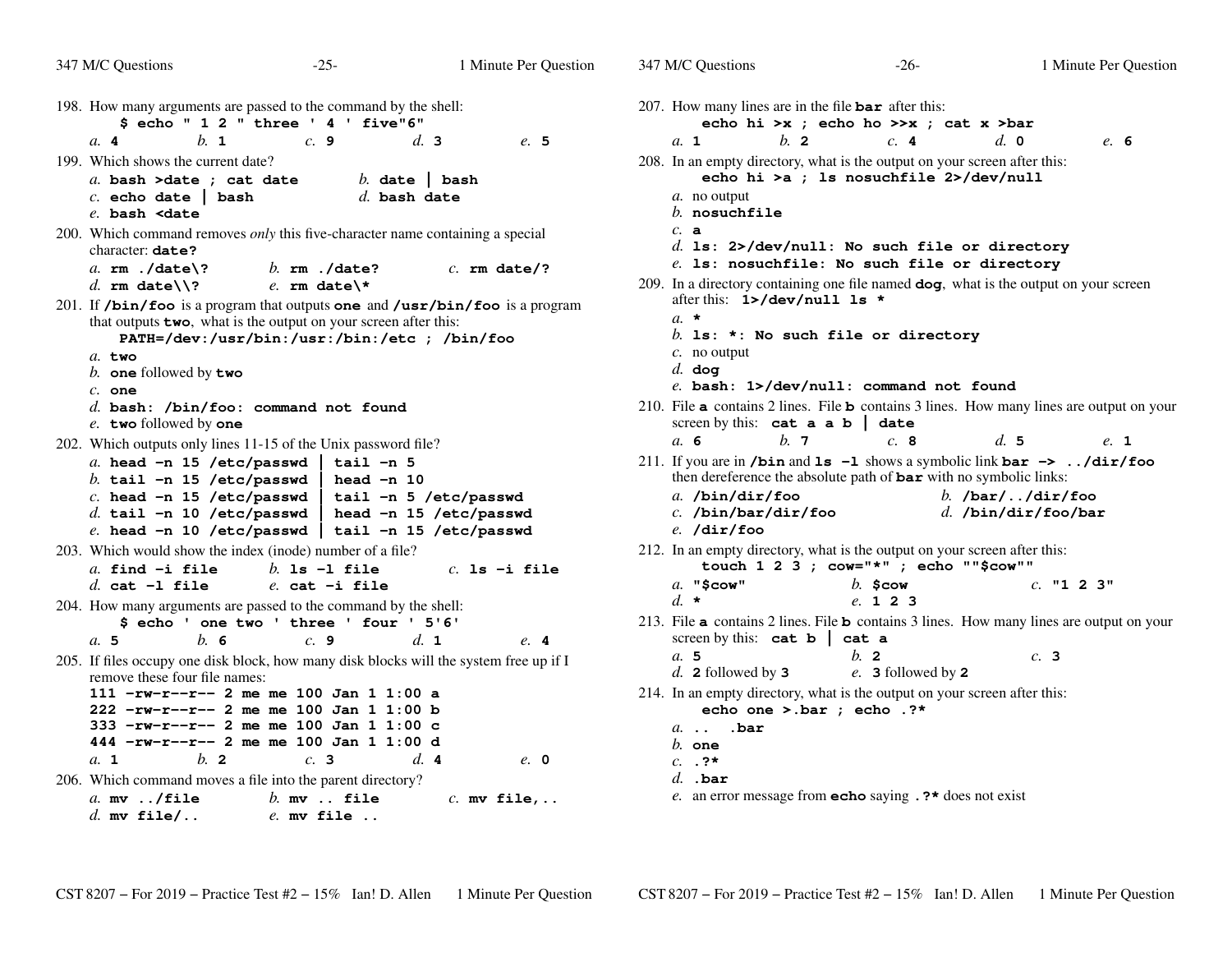| 347 M/C Questions                                                                                                                                                                                                                        | $-27-$                                                                                                                                                                                    | 1 Minute Per Question | 347 M/C Questions                                                                                                       | $-28-$                                                                                                                                                                                                                                                                                                                                                                                                                                    | 1 Minute Per Question                                                                                                        |
|------------------------------------------------------------------------------------------------------------------------------------------------------------------------------------------------------------------------------------------|-------------------------------------------------------------------------------------------------------------------------------------------------------------------------------------------|-----------------------|-------------------------------------------------------------------------------------------------------------------------|-------------------------------------------------------------------------------------------------------------------------------------------------------------------------------------------------------------------------------------------------------------------------------------------------------------------------------------------------------------------------------------------------------------------------------------------|------------------------------------------------------------------------------------------------------------------------------|
| 215. If files occupy one disk block, how many disk blocks will the system free up if I<br>remove these four file names:<br>$h$ 2<br>a. 1                                                                                                 | 111 $-rw-r-r-2$ me me 100 Jan 1 1:00 a<br>222 -rw-r--r-- 1 me me 100 Jan 1 1:00 b<br>333 -rw-r--r-- 2 me me 100 Jan 1 1:00 c<br>333 -rw-r--r-- 2 me me 100 Jan 1 1:00 d<br>c.4            | $d_{\cdot}$ 0<br>e. 3 | $b. \cdot \cdot$<br>$c$ . no output<br>d $a.b.c$<br>$e.$ .a .b .c                                                       | 223. What is the output of this in an empty directory:<br>touch .a .b .c ; echo .*<br>a. an error message from <b>echo</b> saying $\cdot$ * does not exist                                                                                                                                                                                                                                                                                |                                                                                                                              |
| 216. What is the output on your screen after these command lines:<br>echo $1 \gt x$ ; cp x y ; echo $2 \gt y$<br>sort $x > y$ ; cat $y$<br>$a. 1$ followed by 2<br>d. 2                                                                  | $b$ . no output<br>e. 1                                                                                                                                                                   | c. 2 followed by $1$  | $a. -1$<br>225. What is in file $\bf{c}$ after this:                                                                    | 224. The option to $1s$ that shows inode (index) numbers is:<br>$c. -1$<br>$h - a$<br>echo foo >a ; ln a b ; echo bar >>b ; ln a c ; rm a                                                                                                                                                                                                                                                                                                 | $d. -i$<br>$e. -x$                                                                                                           |
| 217. In an empty directory, how many arguments are passed to the <b>cat</b> command in<br>$h_{\mathbf{1}}$<br>a.3                                                                                                                        | this: date >a1 ; touch a2 ba ca ; cat a*<br>c. 2                                                                                                                                          | d.4<br>e. none        | $a.$ bar<br>$c$ . no such file (nonexistent)<br>$e.$ foo<br>226. How many words are in the file $\mathbf x$ after this: |                                                                                                                                                                                                                                                                                                                                                                                                                                           | b. foo followed by $bar$<br>$d.$ nothing (empty file)                                                                        |
| 218. What is the output on your screen after this:<br>a. 2<br>d. 1<br>219. File foo contains 9 lines, each of which is the one-digit line number of the line in                                                                          | mkdir dir ; rmdir dir   wc $-w$<br>$b. \, o$<br>e. no output<br>the file (1 through 9). What is the output on your screen of this:<br>cat foo foo   sort $-r$   head $-n$ 4   tail $-n$ 1 | c.3                   | $h$ . 4<br>$a1$ 3<br>remove these four file names:                                                                      | echo 1 2 > x ; echo 3 > x ; echo 4 > > x<br>c. 1<br>111 $-rw-r--r--$ 3 me me 100 Jan 1 1:00 a<br>111 $-rw-r--r--$ 3 me me 100 Jan 1 1:00 b<br>222 -rw-r--r-- 3 me me 100 Jan 1 1:00 c                                                                                                                                                                                                                                                     | $d. \; \mathbf{0}$<br>e. 2<br>227. If files occupy one disk block, how many disk blocks will the system free up if I         |
| $h$ 6<br>a.9<br>220. What is usually in the environment variable \$SHELL?<br>$c$ . the absolute path of your login shell<br>e. the relative path of your login shell                                                                     | c.5<br>a. the absolute path of the system $/s$ hell directory<br>b. the relative path of the /home/shell directory<br>d. the relative path of the system $\beta$ shell directory          | d.8<br>e. 7           | $a. \, 0$<br>b.4<br>screen by this: $cat a   cat b$<br>$a$ . no output<br>d. 0                                          | 222 -rw-r--r-- 3 me me 100 Jan 1 1:00 d<br>c. 1<br>b.3<br>$e$ 2<br>229. What does <i>quoting</i> mean on a shell command line?                                                                                                                                                                                                                                                                                                            | d.2<br>e. 3<br>228. File <b>a</b> contains 2 lines. File <b>b</b> contains 3 lines. How many lines are output on your<br>c.5 |
| 221. Which command finds your account login userid in the password file?<br>a. find /etc/passwd -name \$USER<br>$b$ . cat \$USER /etc/passwd<br>c. fgrep /etc/passwd \$USER<br>d. fgrep \$USER /etc/passwd<br>e. find \$USER /etc/passwd |                                                                                                                                                                                           |                       |                                                                                                                         | a. using more than one pathname argument to a command, e.g. $rm a \, b \, c$<br>b. setting the <b>PS1</b> variable to be your shell prompt<br>c. typing a "control" character using the $[CTRL]$ key<br>d. using a leading tilde (" $\sim$ ") on a pathname to mean your <b>HOME</b> directory<br>e. turning off the special meaning of shell meta-characters<br>230. What is the link count of file $f$ after these successful commands? |                                                                                                                              |
| 222. What is the output on your screen after this:<br>$a$ . one<br>$c.$ one followed by two<br>e. two followed by one                                                                                                                    | echo one >x ; ln x y ; echo two >>y ; sort x<br>$b$ . no output<br>$d.$ two                                                                                                               |                       | $rm f$ ; touch $f$ ; ln $f$ bar<br>a. 4<br>b.5                                                                          | cp bar x ; ln x y ; ln bar z ; ln z a<br>c. 1                                                                                                                                                                                                                                                                                                                                                                                             | d. 2<br>e. 3                                                                                                                 |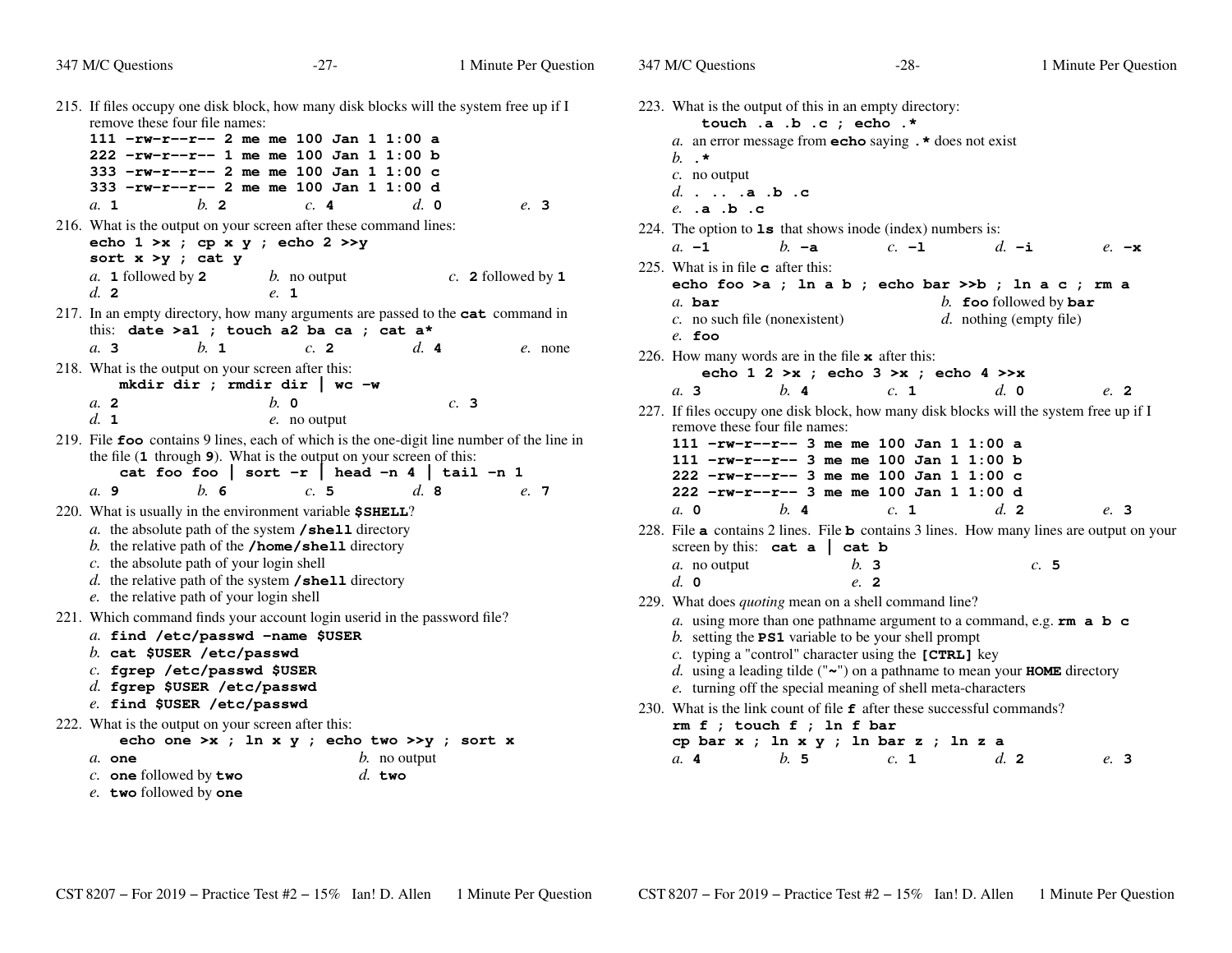| 347 M/C Questions                                                                                                                                                                                                                                                                                                                                                      | $-29-$                                                             | 1 Minute Per Question                                   | 347 M/C Questions                                                                                                                                                                                                                                                                                       | $-30-$                                                                                                                        | 1 Minute Per Question                                                                                             |
|------------------------------------------------------------------------------------------------------------------------------------------------------------------------------------------------------------------------------------------------------------------------------------------------------------------------------------------------------------------------|--------------------------------------------------------------------|---------------------------------------------------------|---------------------------------------------------------------------------------------------------------------------------------------------------------------------------------------------------------------------------------------------------------------------------------------------------------|-------------------------------------------------------------------------------------------------------------------------------|-------------------------------------------------------------------------------------------------------------------|
| 231. Which allows programs in the current directory to execute without preceding the<br>names with $\overline{I}$ ? (P.S. Security Risk! Don't do this!)<br>a. $PATH= / bin$ : /usr/bin:.<br>$c.$ \$PATH=.:\$HOME:/usr/bin<br>$e.$ PATH=./\$HOME:/usr/bin                                                                                                              |                                                                    | b. $$PATH='usr/bin: ./bin$<br>d. PATH=/usr/bin/.:\$HOME | 238. In an empty directory, what is the output on your screen after this:<br>b. a                                                                                                                                                                                                                       | echo hi >a ; sort * 1>/dev/null<br>a. sort: 1>/dev/null: No such file or directory<br>$c.$ sort: *: No such file or directory |                                                                                                                   |
| 232. You enter this $cp \ a/b \ c/$<br>and get cp: a: No such file or directory<br>because:<br>$a$ . directory <b>a</b> does not exist<br>b. the command $cp$ is not in your search PATH<br>$c$ . pathname <b>a</b> exists but is a file, not a directory<br>d. you forgot to specify the destination file name after $c$ /<br>e. directory $\mathbf c$ does not exist |                                                                    |                                                         | $d.$ no output<br>$e$ . hi<br>239. How many arguments are passed to the command by the shell:<br>$h$ . 4<br>a. 1<br>240. The correct syntax to assign to a shell variable is:<br>a. $V = "foo bar"$<br>$c.$ V=foo bar                                                                                   | \$ echo 'It's a bird! No! It's a plane!'<br>c.3                                                                               | $d_{\mathbf{z}}$ 2<br>e. 5<br>b. "V=foo bar"<br>d. $V = "foo bar"$                                                |
| 233. What is the output on your screen after these command lines:<br>sort $x > y$ ; cat $y$<br>a. one followed by two<br>c. two followed by one<br>$e.$ one<br>234. In an empty directory, what is the output on your screen after this:                                                                                                                               | echo one >x ; ln x y ; echo two >>y<br>$b$ . no output<br>$d.$ two |                                                         | $e. V = foo bar$<br>241. How many files are touched? touch "1" 2 3<br>b.7<br>a.5<br>242. What is the output on your screen of this:<br>a. 1 1 3 hi                                                                                                                                                      | c.3<br>echo hi >hi ; head hi >hi ; wc hi<br>$b. 1 1 2 h$ i                                                                    | $\mathbf{u}$ $\mathbf{u}$<br>$\overline{\mathbf{A}}$<br>- 5<br>d.4<br>e. 6<br>$c. 0 0 0 h$ i                      |
| echo one >.bar ; 1s .????*<br>a. an error message from $1s$ saying . ????* does not exist<br>$b.$ one<br>$c.$ .bar<br>d. .????*<br>$e.$ . $bar$                                                                                                                                                                                                                        |                                                                    |                                                         | $d.$ no output<br>243. What is the output of this in an empty directory:<br>a. $\mathsf{I} \cdot \mathsf{I}^*$<br>$b$ . no output<br>c. a . ab . abc                                                                                                                                                    | e. 2 2 4 hi<br>touch $1 \t2 \t3 \tabla \tabla \tabla$ . ab. abc ; echo [.]*                                                   |                                                                                                                   |
| 235. If I have a directory named $a/b$ , which action would increase its <i>link count</i> by<br>exactly one?<br>a. create a hard link to directory <b>b</b> named $b2$<br>b. create a directory named $a/b/c$<br>c. create a file named $a/b2$<br>d. create a directory named $a/b2$<br>e. create a file named $a/b/c$                                                |                                                                    |                                                         | $e.$ .a .ab .abc<br>244. What is in file $\epsilon$ foo after this:<br>$a.$ hi<br>$c.$ nothing (empty file)<br>$e$ . <b>hi</b> followed by me                                                                                                                                                           | d. an error message from <b>echo</b> saying $[ . ] *$ does not exist<br>$d.$ me                                               | echo hi >a ; ln a b ; echo me >b ; ln a foo ; rm a b<br>$b$ . no such file (nonexistent)                          |
| 236. Which file is a DOS/Windows file?<br>a. ASCII text<br>$b$ . ASCII text, with CR line terminators<br>$c.$ ASCII text, with CRLF line terminators<br>$d.$ ASCII text, with no line terminators<br>e. ASCII text, with LF line terminators<br>237. File a contains 2 lines. File b contains 3 lines. How many lines are in file c after                              |                                                                    |                                                         | 245. Which shows only lines 6-10 of file foo?<br>a. head $-10$ foo $\parallel$<br>$c.$ tail $-10$ foo<br>$e$ . head -10 foo   tail -6<br>246. Which outputs inode/filename pairs for names in the current directory, sorted by<br>inode number?<br>a. 1s $./*$ sort -node<br>$c.$ 1s $-i$ * > sort $-n$ | tail $-5$<br>head $-6$                                                                                                        | b. tail $-15$ foo   head $-5$<br>d. head -6 foo   tail -10<br>b. sort $-n$   1s $-ai$<br>d. 1s $-$ ai   sort $-n$ |
| this: cat a b >c ; sort c a b >c<br>b.5<br>$a$ , $o$                                                                                                                                                                                                                                                                                                                   | c. 10                                                              | d.6<br>e. 7                                             | e. 1s -node * > sort -n                                                                                                                                                                                                                                                                                 |                                                                                                                               |                                                                                                                   |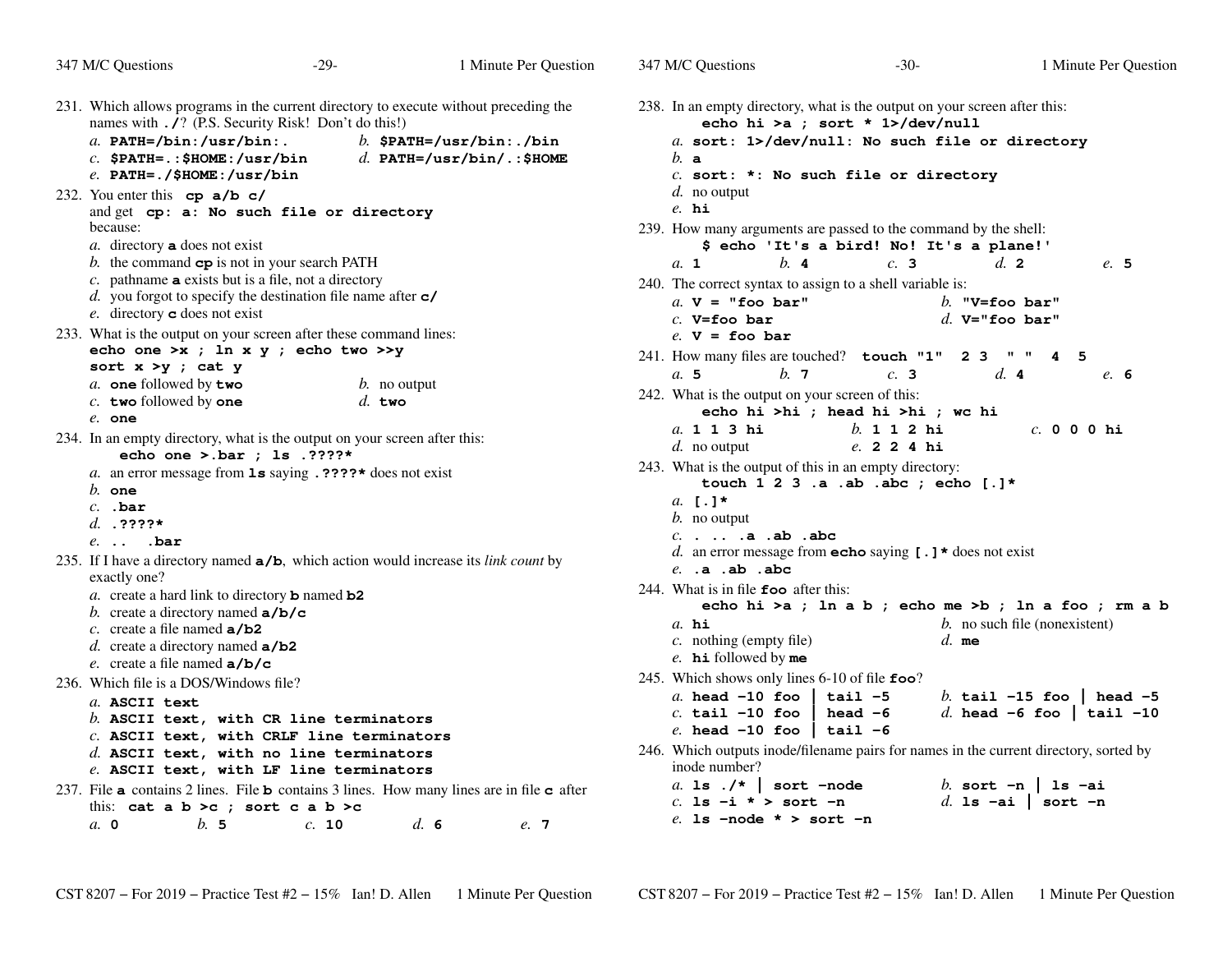| 347 M/C Questions                                                                                                                      | $-31-$                                   | 1 Minute Per Question                                                                           |  |
|----------------------------------------------------------------------------------------------------------------------------------------|------------------------------------------|-------------------------------------------------------------------------------------------------|--|
|                                                                                                                                        | date >o1 ; touch a1 b2 out >o1 ; wc $o*$ | 247. In an empty directory, how many arguments are passed to the $w\mathbf{c}$ command in this: |  |
| $b$ . 2<br>a. 5                                                                                                                        | c. 4                                     | $d_{\mathbf{1}}$<br>e. 3                                                                        |  |
| 248. Which one of these names is usually a shell environment variable?                                                                 |                                          |                                                                                                 |  |
| a. FooBar                                                                                                                              | $b.$ fooBar                              | $c.$ Foobar                                                                                     |  |
| $d.$ FOOBAR                                                                                                                            | e. foobar                                |                                                                                                 |  |
| 249. What is true about this output from $1s$ -il foo bar                                                                              |                                          |                                                                                                 |  |
| 15 -r-x----- 2 me me 3 Jan 1 1:00 foo                                                                                                  |                                          |                                                                                                 |  |
| 15 -rwxrwxrwx 2 me me 3 Jan 1 1:00 bar                                                                                                 |                                          |                                                                                                 |  |
| a. this output is not possible                                                                                                         |                                          |                                                                                                 |  |
| b. <b>foo</b> and <b>bar</b> are names for the same file                                                                               |                                          |                                                                                                 |  |
| c. $\epsilon$ foo and bar each have three names (six names total)                                                                      |                                          |                                                                                                 |  |
| d. <b>foo</b> and <b>bar</b> are names for different files                                                                             |                                          |                                                                                                 |  |
| e. foo and bar are two of three names for the same file                                                                                |                                          |                                                                                                 |  |
| 250. Which command copies a directory:                                                                                                 |                                          |                                                                                                 |  |
| $a.$ mv $-r$ dirl dir2                                                                                                                 |                                          | b. mv $-f$ dirl dir2                                                                            |  |
| $c.$ cp dirl dir2                                                                                                                      |                                          | d. cp $-r$ dirl dir2                                                                            |  |
| $e$ . mv $-rf$ dirl dir2                                                                                                               |                                          |                                                                                                 |  |
| 251. If the file bat contained the word foo, what is the output on your screen after<br>this: PATH=/bin/cat:/bin/who:/bin/ls ; cat bat |                                          |                                                                                                 |  |
| a. cat: bat: No such file or directory                                                                                                 |                                          |                                                                                                 |  |
| $b.$ bat                                                                                                                               |                                          |                                                                                                 |  |
| $c.$ foo                                                                                                                               |                                          |                                                                                                 |  |
| d. no output on screen                                                                                                                 |                                          |                                                                                                 |  |
| e. bash: cat: command not found                                                                                                        |                                          |                                                                                                 |  |
| 252. What is the link count of directory foo after these successful commands?                                                          | mkdir foo ; cd foo ; touch a b c         |                                                                                                 |  |
| $h$ 2<br>a. 5                                                                                                                          | c.3                                      | d. 1<br>$e$ 4                                                                                   |  |
| 253. How many arguments are passed to the command by the shell:                                                                        | $$ <$ cow cow "-x "-y '-z' >cow cow      |                                                                                                 |  |
| $h$ 6<br>a.4                                                                                                                           | c.5                                      | $d_{\cdot}$ 7<br>e. 3                                                                           |  |
| 254. What is the output on your screen after this: echo hi >out   wc -w                                                                |                                          |                                                                                                 |  |
| a. 1                                                                                                                                   | b.3                                      | $c$ . no output                                                                                 |  |
| $d_{\mathbf{z}}$ 2                                                                                                                     | $e$ , 0                                  |                                                                                                 |  |
| 255. In an empty directory, what is the output on your screen after this:<br>touch a ; $ls > wc - l$                                   |                                          |                                                                                                 |  |
| a. 1                                                                                                                                   | $b$ . 2                                  | $c$ . 3                                                                                         |  |
| $d. \; \mathbf{0}$                                                                                                                     | e. no output                             |                                                                                                 |  |
|                                                                                                                                        |                                          |                                                                                                 |  |

| 347 M/C Questions                                                                                                                                                              | $-32-$                                                                                                                                              |                | 1 Minute Per Question |
|--------------------------------------------------------------------------------------------------------------------------------------------------------------------------------|-----------------------------------------------------------------------------------------------------------------------------------------------------|----------------|-----------------------|
| 256. If the current directory contains 10 visible files and 15 visible sub-directories, what<br>a. no output<br>$c.$ 15 directory names<br>$d.$ 25 pathnames<br>$e. \star I$ . | is the output on your screen of this: $1s - d \star /$ .<br>b. an error message because $\star$ / . does not exist                                  |                |                       |
| 257. How many arguments are passed to the command by the shell:                                                                                                                | $$ <$ cow cow "-x" -y '-z' >cow cow                                                                                                                 |                |                       |
| a <sub>2</sub><br>$h$ . 3                                                                                                                                                      | c.5                                                                                                                                                 | d.4            | e. 6                  |
| 258. File foo contains 9 lines, each of which is the one-digit line number of the line in<br>a. no output<br>d.8                                                               | the file $(1$ through $9)$ . What is the output on your screen of this:<br>cat foo foo   sort   tail -n 4   head -n 1<br>b.<br>$\mathbf{1}$<br>e. 6 | c.4            |                       |
| 259. What is the link count of directory dir after these successful commands?                                                                                                  |                                                                                                                                                     |                |                       |
|                                                                                                                                                                                | mkdir dir ; cd dir ; touch a b c ; mkdir d e                                                                                                        |                |                       |
| $h1$ 3<br>a <sub>2</sub>                                                                                                                                                       | c.7                                                                                                                                                 | d.5            | e. 4                  |
|                                                                                                                                                                                |                                                                                                                                                     |                |                       |
| 260. How many arguments are passed to the command by the shell:                                                                                                                | \$ echo 'It's "1 2" isn't it? I can't decide.                                                                                                       |                |                       |
| $h$ . 2<br>a.4                                                                                                                                                                 | c.5                                                                                                                                                 | $d_{\alpha}$ 6 | e. 3                  |
| 261. What is the link count of file $\epsilon$ after these successful commands?                                                                                                | $rm f$ ; touch $f$ ; ln $f$ b; cp $f$ c<br>cp b x ; ln x y ; ln b z ; ln z a                                                                        |                |                       |
| $h$ 2<br>a.4                                                                                                                                                                   | c.3                                                                                                                                                 | d.5            | e. 1                  |
| 262. If /bin/prg is a program that outputs hi and /usr/bin/prg is a program                                                                                                    | that outputs foo what is the output on your screen after this:<br>PATH=/etc:/usr/bin:/bin ; prg                                                     |                |                       |
| $a.$ foo                                                                                                                                                                       |                                                                                                                                                     |                |                       |
| b. foo followed by $hi$                                                                                                                                                        |                                                                                                                                                     |                |                       |
| $c.$ hi                                                                                                                                                                        |                                                                                                                                                     |                |                       |
| d. $h$ is followed by $foo$                                                                                                                                                    |                                                                                                                                                     |                |                       |
| e. bash: prg: command not found                                                                                                                                                |                                                                                                                                                     |                |                       |
| 263. What is the link count of directory $\text{dir}$ after these successful commands?                                                                                         | mkdir dir ; touch foo ; cd dir ; ln /foo bar                                                                                                        |                |                       |
| b. 5<br>$a1$ 3                                                                                                                                                                 | c.4                                                                                                                                                 | $d.$ 2         | e. 1                  |
| 264. What is the link count of file $f$ after these successful commands?                                                                                                       |                                                                                                                                                     |                |                       |
|                                                                                                                                                                                | cpfx; lnfa; lnxy; lnaz; lnab                                                                                                                        |                |                       |
| $b1$ 2<br>a.5                                                                                                                                                                  | c. 6                                                                                                                                                | d.4            | e. 3                  |
| 265. How many files are touched? touch '1                                                                                                                                      |                                                                                                                                                     | "2 3 '4'" '    | 5                     |
|                                                                                                                                                                                |                                                                                                                                                     |                |                       |
| $b.$ 1<br>a. 2                                                                                                                                                                 | c.4                                                                                                                                                 | d.5            | e. 3                  |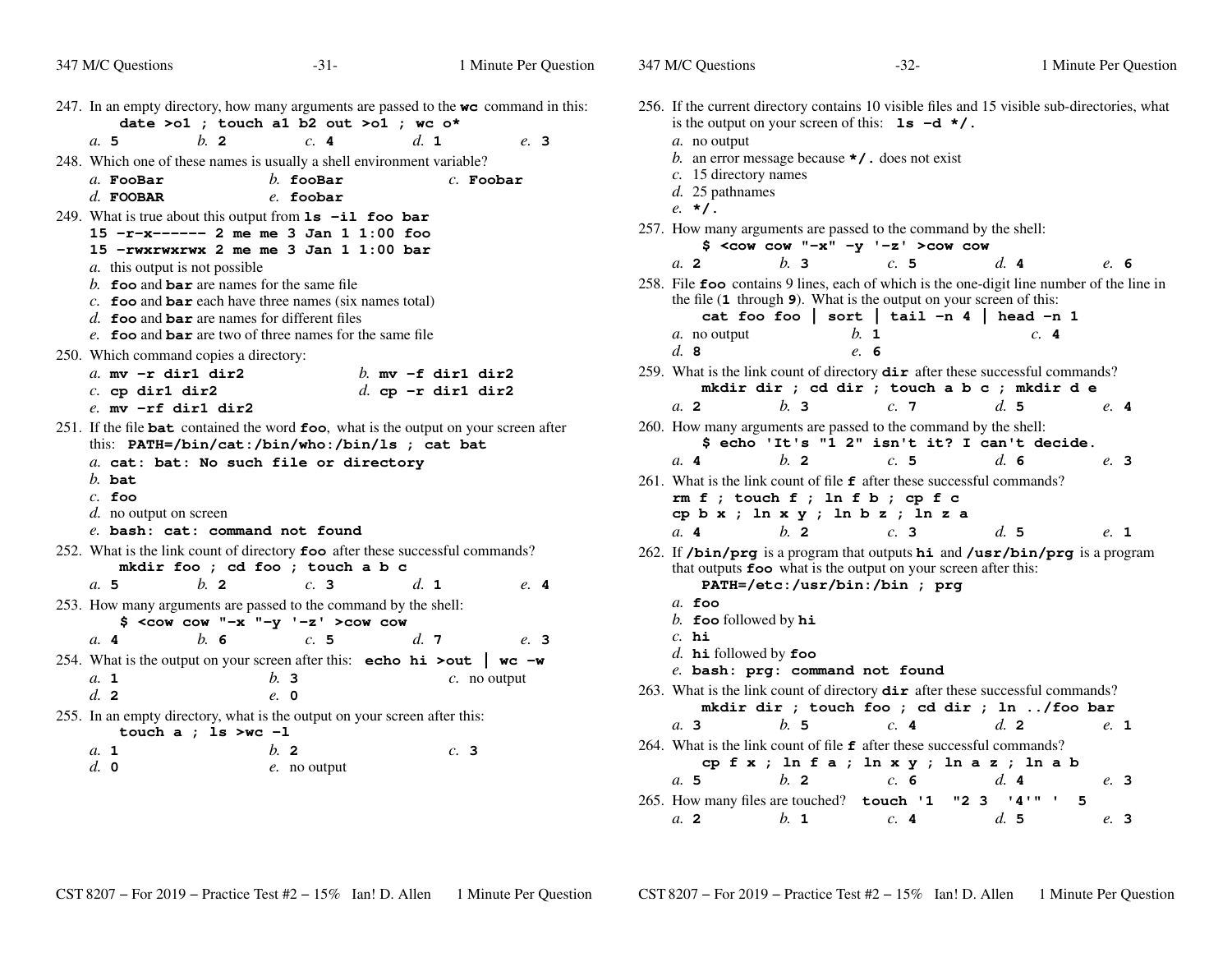| 347 M/C Questions                                                                                              | $-33-$                                                                                                             | 1 Minute Per Question                                  | 347 M/C Questions                     |
|----------------------------------------------------------------------------------------------------------------|--------------------------------------------------------------------------------------------------------------------|--------------------------------------------------------|---------------------------------------|
| 266. In an empty directory, what is the output on your screen after this:                                      | touch 1 2 3 ; cow="*" ; echo '\$cow'                                                                               |                                                        | 275. If $/bin/xxx$<br>that outputs to |
| $a.$ '\$cow'                                                                                                   | $h \star$                                                                                                          | c. 1 2 3                                               | $PATH = / 1$                          |
| d. $123'$                                                                                                      | $e.$ \$cow                                                                                                         |                                                        | $a.$ bash: $x_2$<br>b. two follow     |
| 267. If file foo occupies one disk block, how many disk blocks are in use after this:                          |                                                                                                                    | cp foo bar ; ln bar one ; cp one two ; cp one xxx      | $c.$ one                              |
| $h$ . 2<br>$a1$ 3                                                                                              | c.4                                                                                                                | d.5<br>e. 1                                            | $d.$ two                              |
| 268. What is the link count of file $\epsilon$ after these successful commands?                                |                                                                                                                    |                                                        | e. one follow                         |
| $rm f$ ; touch $f$ ; cp $f$ x                                                                                  |                                                                                                                    |                                                        | 276. File foo cont                    |
|                                                                                                                | $ln -s$ fa; $ln x y$ ; $ln az$ ; $ln x b$                                                                          |                                                        | the file $(1$ thro                    |
| b.4<br>a. 5                                                                                                    | $c$ . 2                                                                                                            | d. 1<br>e. 3                                           | cat for                               |
| 269. Given an existing file of yours named cat, what is the output on your screen of                           |                                                                                                                    |                                                        | a. 9                                  |
|                                                                                                                | this: echo xx > cat ; head cat > cat ; wc cat                                                                      |                                                        | 277. File $\alpha$ contain            |
| a. 1 1 3 cat                                                                                                   | $b$ . no output                                                                                                    | c. 2 2 4 cat                                           | this: In a o<br>$a_{\rm}$ 0           |
| d. 0 0 0 cat                                                                                                   | e. 1 1 2 cat                                                                                                       |                                                        |                                       |
| 270. How many arguments are passed to the command by the shell:                                                |                                                                                                                    |                                                        | 278. File a contain<br>this: In a o   |
|                                                                                                                | \$ echo "cow "y " bat 'man x' " pig'a "hop' a b                                                                    |                                                        | $a$ 2                                 |
| $h$ 4<br>a. 11                                                                                                 | c.7                                                                                                                | $d_{\alpha}$ 6<br>e. 5                                 | 279. File a contain                   |
| 271. If the file $\vec{p}$ contained the word $\vec{b}$ ar, what is the output on your screen after            |                                                                                                                    | this: PATH=/etc/passwd:/bin/ls:/bin/who ; /bin/cat pig | this: cat a                           |
| $a.$ bar                                                                                                       |                                                                                                                    |                                                        | a.8                                   |
|                                                                                                                | b. bash: $\int$ bin $\int$ cat: command not found                                                                  |                                                        | 280. Which comma                      |
| $c$ . no output on screen                                                                                      |                                                                                                                    |                                                        | $(?)$ in the file                     |
| $d.$ pig                                                                                                       |                                                                                                                    |                                                        | $a.$ find $'$ ?                       |
|                                                                                                                | e. /bin/cat: pig: No such file or directory                                                                        |                                                        | $b.$ search                           |
| 272. File <b>a</b> contains 2 lines. File <b>b</b> contains 3 lines. How many lines are in file <b>c</b> after |                                                                                                                    |                                                        | $c.$ fgrep / $($                      |
|                                                                                                                | this: sort a $b > c$ ; cat a $>> b$ ; cat c $b > c$ a                                                              |                                                        | $d.$ fgrep '<br>$e.$ fgrep $'$        |
| $h$ 8<br>a.7                                                                                                   | $c. \; \mathbf{0}$                                                                                                 | d. 12<br>e. 5                                          |                                       |
| 273. If /bin/foo is a program that outputs one and /usr/bin/foo is a program                                   |                                                                                                                    |                                                        | 281. Which comma<br>a. source         |
|                                                                                                                | that outputs <b>two</b> , what is the output on your screen after this:<br>PATH=/etc:/usr/bin:/usr:/bin:/dev ; foo |                                                        | $c.$ bashrc                           |
| a. two followed by one                                                                                         |                                                                                                                    |                                                        | e. .bash_pi                           |
| $b.$ bash: foo: command not found                                                                              |                                                                                                                    |                                                        | 282. What is the ou                   |
| $c.$ one                                                                                                       |                                                                                                                    |                                                        | date >                                |
| d. one followed by two                                                                                         |                                                                                                                    |                                                        | $a.$ $.\overline{\text{date}}$        |
| $e$ . two                                                                                                      |                                                                                                                    |                                                        | b.<br>dat.                            |
| 274. File <b>a</b> contains 2 lines. File <b>b</b> contains 3 lines. How many lines are in file <b>c</b> after |                                                                                                                    |                                                        | $c.$ . ?*                             |
|                                                                                                                | this: In $a e$ ; In $b d$ ; In $d c$ ; cat $e b > c$                                                               |                                                        | $d.$ an error me                      |
| b.2<br>$a. \, 0$                                                                                               | c.3                                                                                                                | d.4<br>e.5                                             | $e.$ . date                           |
|                                                                                                                |                                                                                                                    |                                                        |                                       |

275. If **/bin/xxx** is a program that outputs **one** and **/usr/bin/xxx** is a programthat outputs **two**, what is the output on your screen after this: **PATH=/bin/xxx:/usr/bin/xxx:/etc/passwd ; xxx***a.* **bash: xxx: command not found***b.* **two** followed by **one** *c.* **one** *d.* **two** *e.* **one** followed by **two** 276. File **foo** contains 9 lines, each of which is the one-digit line number of the line in the file (**1** through **<sup>9</sup>**). What is the output on your screen of this: **cat foo foo | cat | tail -n 4 | head -n 1***a.* **9** *b.* **<sup>7</sup>** *c.* **<sup>5</sup>** *d.* **<sup>8</sup>** *e.* **<sup>6</sup>** 277. File **<sup>a</sup>** contains 2 lines. File **<sup>b</sup>** contains 3 lines. How many lines are in file **<sup>c</sup>** after this: **ln a d ; ln d e ; ln b f >c***a.* **0** *b.* **<sup>4</sup>** *c.* **<sup>3</sup>** *d.* **<sup>5</sup>** *e.* **<sup>2</sup>** 278. File **<sup>a</sup>** contains 2 lines. File **<sup>b</sup>** contains 3 lines. How many lines are in file **<sup>e</sup>** after this: **ln a d ; cp a f ; ln d c ; ln c e ; cat a b d f >e***a.* **<sup>2</sup>** *b.* **<sup>3</sup>** *c.* **<sup>5</sup>** *d.* **<sup>9</sup>** *e.* **<sup>6</sup>** 279. File **<sup>a</sup>** contains 2 lines. File **<sup>b</sup>** contains 3 lines. How many lines are in file **<sup>c</sup>** after this: **cat a a >c ; head b >>a ; cat c b >c a***a.* **8** *b.* **<sup>12</sup>** *c.* **<sup>0</sup>** *d.* **<sup>7</sup>** *e.* **<sup>10</sup>** 280. Which command below is the best way to find a line containing a question mark (**?**) in the file **/etc/passwd**? *a.* **find '?' /etc/passwd** *b.* **search '?' /etc/passwd***c.* **fgrep /etc/passwd '?'** *d.* **fgrep './?' /etc/passwd***e.* **fgrep '?' /etc/passwd** 281. Which command usually goes in your **.bash\_profile** file? *a.* **source ./.bash\_profile** *b.* **source ./.bashrc** *c.* **.bashrc source** *d.* **cat .bashrc** *e.* **.bash\_profile source** 282. What is the output of this in an empty directory: **date >.date ; users >.users ; echo .?\****a.* **.date .users** *b.* **.. .date .users***c.* **.?\****d.* an error message from **echo** saying **.?\*** does not exist

 $-34-$  1

Minute Per Question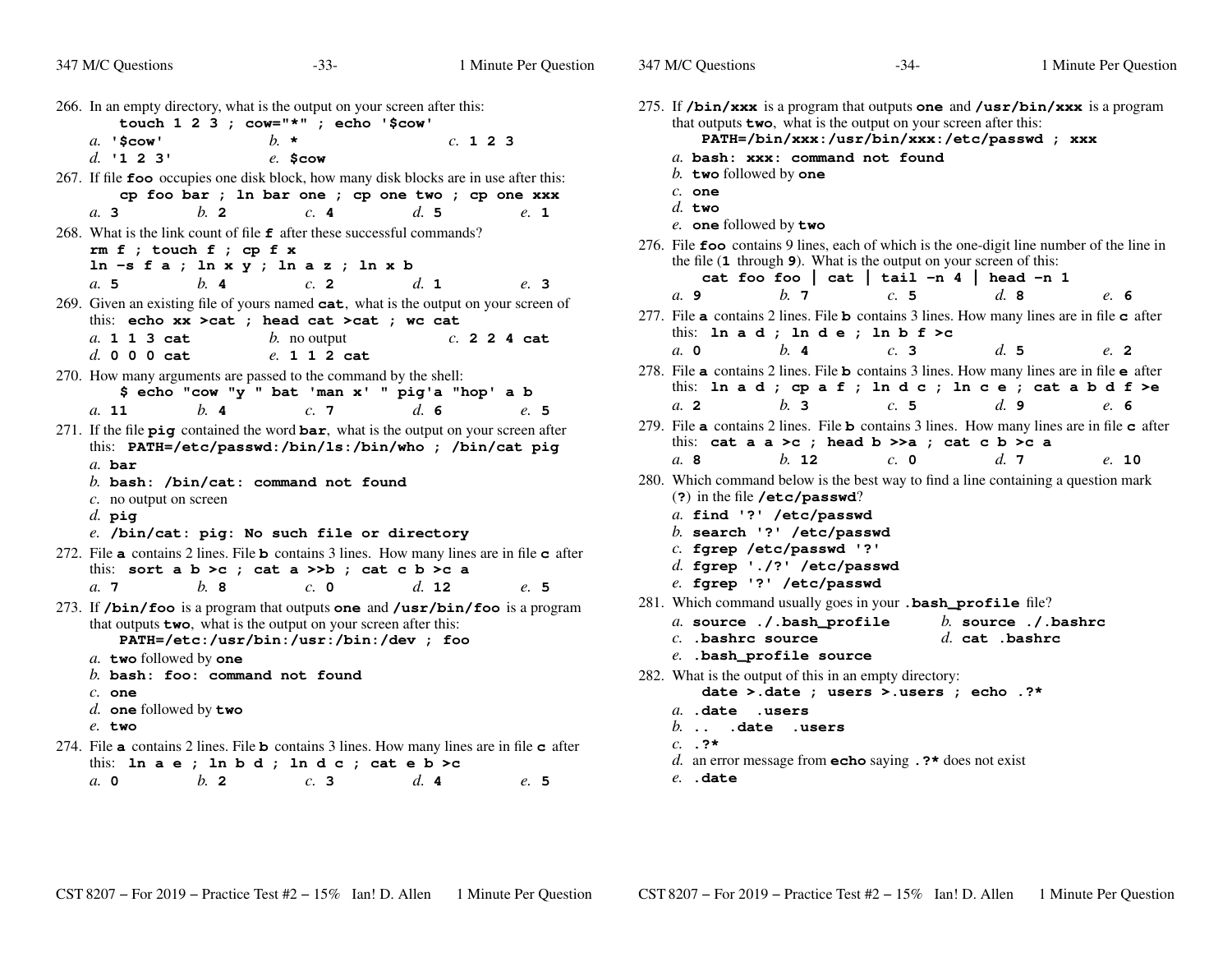| 347 M/C Questions                                                                                                                                                      | $-35-$                                                                    | 1 Minute Per Question                  | 347 M/C Questions                                                                                                                      | $-36-$                                                                                                | 1 Minute Per Question                                                                                                         |
|------------------------------------------------------------------------------------------------------------------------------------------------------------------------|---------------------------------------------------------------------------|----------------------------------------|----------------------------------------------------------------------------------------------------------------------------------------|-------------------------------------------------------------------------------------------------------|-------------------------------------------------------------------------------------------------------------------------------|
| 283. In an empty directory, what is the output on your screen after this:<br>echo one >.bar ; echo .??*<br>$a. 32*$                                                    |                                                                           |                                        | 292. Which command shows the name of the current computer:<br>a. hostname<br>$d.$ find                                                 | $b.$ history<br>$e$ . whois                                                                           | $c.$ comname                                                                                                                  |
| $b.$ one<br>c. an error message from <b>echo</b> saying $.$ ??* does not exist<br>$d.$ .bar                                                                            |                                                                           |                                        | 293. What is the link count of directory $\boldsymbol{z}$ after these successful commands?<br>h <sub>2</sub><br>a.4                    | mkdir z ; cd z ; touch a b ; mkdir c d e<br>c. 6                                                      | d.5<br>e. 7                                                                                                                   |
| $e.$ . bar<br>284. In an empty directory, what is the output on your screen after this:                                                                                | echo hi > a ; mv a b ; ln b c ; ls > wc -1                                |                                        | 294. What is the output of this in an empty directory:<br>a. no output                                                                 | touch .a .b .c ; echo .??*                                                                            |                                                                                                                               |
| a. 2<br>$d.$ a<br>285. How many arguments are passed to the command by the shell:                                                                                      | $b$ . no output<br>$e$ , 0                                                | c. 1                                   | $c. 72*$<br>d $a.b.c$                                                                                                                  | b. an error message from <b>echo</b> saying $\cdot$ ??* does not exist                                |                                                                                                                               |
| a. 6<br>b.5                                                                                                                                                            | $$$ <pig -x="" <math="" pig="">" " -z -r" " &gt;pig pig pig<br/>c.9</pig> | d.8<br>e. 7                            | $e.$ $\cdot$ a $\cdot$ b $\cdot$ c<br>295. How many lines are in file out after this: date >wc >cat >out                               |                                                                                                       |                                                                                                                               |
| 286. What command will recursively find all pathnames named foo in /bin?<br>a. find /bin -name 'foo'<br>$b.$ fgrep 'foo' /bin                                          |                                                                           |                                        | $a. \, 0$<br>d. 1                                                                                                                      | $b$ . 2<br>e. 0 0 0                                                                                   | c. 1629                                                                                                                       |
| $c.$ 1s $-R$ 'foo' /bin<br>$d.$ fgrep /bin -basename 'foo'<br>$e$ . find foo -name '/bin'                                                                              |                                                                           |                                        | 296. If /bin/pig is a program that outputs xx and /usr/bin/pig is a program                                                            | that outputs foo what is the output on your screen after this:<br>PATH=/home:/bin:/dev:/usr/bin ; pig |                                                                                                                               |
| 287. What is the link count of directory <b>d</b> after these successful commands?                                                                                     | mkdir d ; touch f ; cd d ; ln /f x                                        |                                        | a. xx followed by foo<br>$b$ . foo<br>$c.$ bash: pig: command not found                                                                |                                                                                                       |                                                                                                                               |
| a. 1<br>$h$ 2<br>288. File <b>a</b> contains 2 lines. File <b>b</b> contains 3 lines. How many lines are output on your<br>screen by this: cat $a \mid$ echo b; echo a | c.5                                                                       | d.3<br>e.4                             | d. foo followed by $\mathbf{x} \mathbf{x}$<br>$e.$ xx<br>297. What is the link count of directory $d$ after these successful commands? |                                                                                                       |                                                                                                                               |
| $h$ . 7<br>a. 1                                                                                                                                                        | c <sub>2</sub>                                                            | d.3<br>e. 5                            | b.5<br>a.2                                                                                                                             | mkdir d ; cd d ; touch a ; mkdir b c<br>c. 6                                                          | d.3<br>e. 4                                                                                                                   |
| 289. If you are in /etc and $ls -1$ shows a symbolic link $bar \rightarrow$ foo then<br>dereference the absolute path of <b>bar</b> with no symbolic links:            |                                                                           |                                        | 298. How many files are touched? touch "1" 2 3" " ' ' 4                                                                                |                                                                                                       | 5                                                                                                                             |
| a. /etc/foo<br>$d.$ /etc/bar/foo<br>290. Which option to $1s$ displays the directory itself and not its contents?<br>$b - 1$<br>$a. -a$                                | $b.$ /foo<br>$e.$ /bar/foo<br>$c. -R$                                     | $c.$ /etc/foo/bar<br>$d. -i$<br>$e$ -d | h.5<br>a.7<br>299. What is the link count of file $\epsilon$ after these successful commands?<br>$rm f$ ; touch $f$ ; cp $f$ x         | c. 6<br>$ln f a$ ; $ln x y$ ; $ln a z$ ; $ln z q$                                                     | d.4<br>e. 3                                                                                                                   |
| 291. If files occupy one disk block, how many disk blocks will the system free up if I<br>remove these four file names:<br>111 $-rw-r--r--$ 2 me me 100 Jan 1 1:00 a   |                                                                           |                                        | a.2<br>b.5                                                                                                                             | c.3<br>this: sort a $b > z$ ; tail a >a; sort a $b z > c$                                             | d.4<br>e. 6<br>300. File <b>a</b> contains 2 lines. File <b>b</b> contains 3 lines. How many lines are in file <b>c</b> after |
| 111 $-rw-r--r--$ 2 me me 100 Jan 1 1:00 b<br>$222$ -rw-r--r-- 2 me me 100 Jan 1 1:00 c<br>$222 - rw-r--2$ me me 100 Jan 1 1:00 d<br>$b. \circ$<br>a. 1                 | c. 2                                                                      | $d_{\mathbf{3}}$<br>e.4                | b.6<br>a.5                                                                                                                             | $c. \; 0$                                                                                             | d. 10<br>e. 8                                                                                                                 |
|                                                                                                                                                                        |                                                                           |                                        |                                                                                                                                        |                                                                                                       |                                                                                                                               |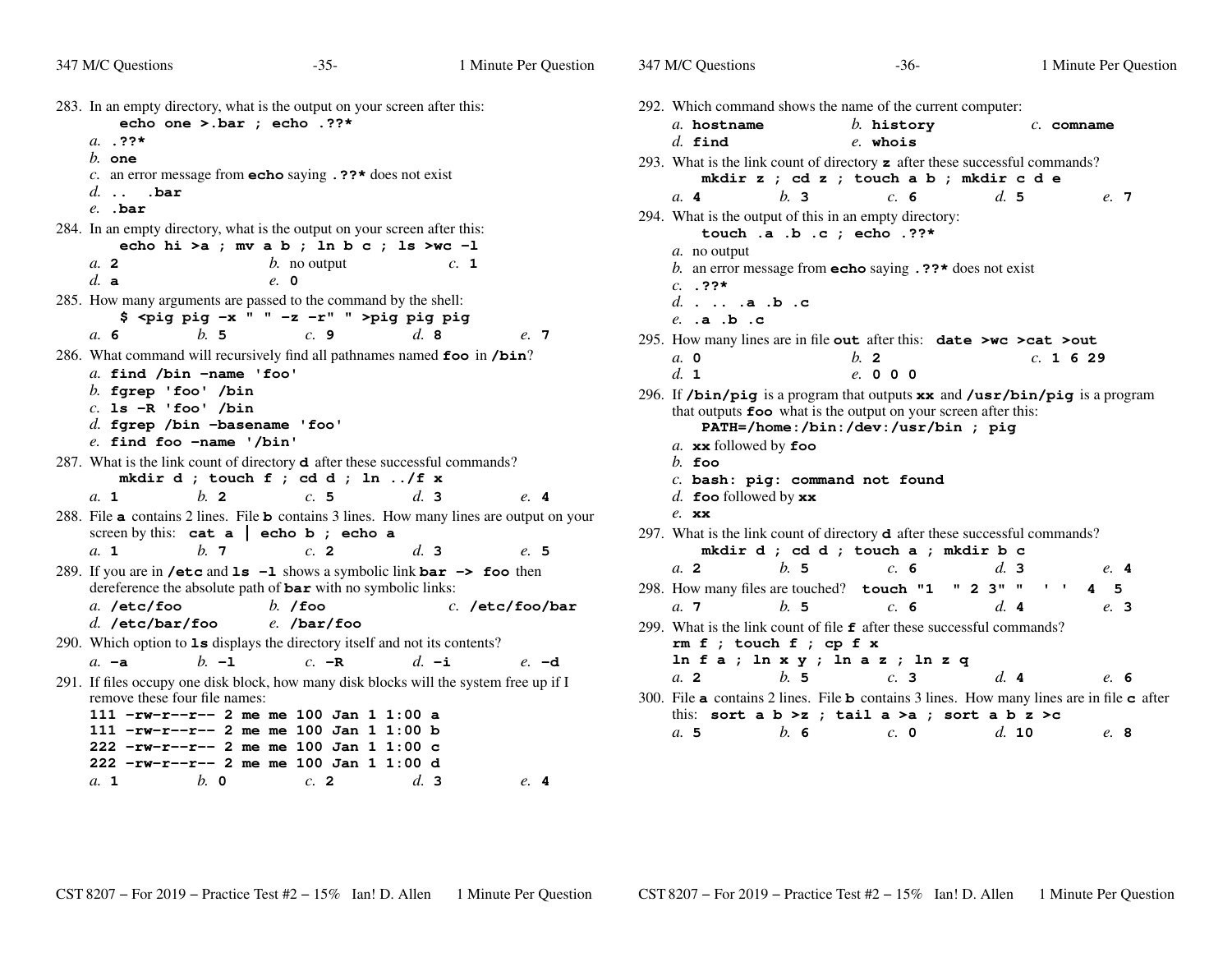| 347 M/C Questions                                                                                                                                                                     | $-37-$                                              | 1 Minute Per Question                                                                 |                                                                                                                                                                 | 347 M/C Questions                                     |                | $-38-$                                                                                                                                                                                    |                                                               |                  | 1 Minute Per Question |
|---------------------------------------------------------------------------------------------------------------------------------------------------------------------------------------|-----------------------------------------------------|---------------------------------------------------------------------------------------|-----------------------------------------------------------------------------------------------------------------------------------------------------------------|-------------------------------------------------------|----------------|-------------------------------------------------------------------------------------------------------------------------------------------------------------------------------------------|---------------------------------------------------------------|------------------|-----------------------|
| 301. What is true about this output from $1s$ -il foo bar<br>$15 - r - x - - - - x$ 2 me me 3 Jan 1 1:00 foo                                                                          |                                                     |                                                                                       |                                                                                                                                                                 | letter $\alpha$ (and no other names)?                 |                | 310. Which displays only the non-hidden names in the current directory that contain the                                                                                                   |                                                               |                  |                       |
| $15 - r - x - - -x$ 2 me me 3 Jan 1 1:00 bar<br>a. foo and bar are names for the same file                                                                                            |                                                     |                                                                                       |                                                                                                                                                                 | a. echo $a^*$<br>d. echo $*$ a $*$                    |                | b. echo $*$ a<br>$e$ . echo [a]                                                                                                                                                           |                                                               | $c.$ echo ?a?    |                       |
| b. foo and bar are two of three names for this file<br>$c$ . foo and bar are names for different files                                                                                |                                                     |                                                                                       |                                                                                                                                                                 |                                                       |                | 311. If directory $/$ a contains seven two-character names: aa, ab, ac, ad, a?, a*,<br><b>a.</b> , then which removes <i>only</i> the single two-character name $a^*$ from the directory? |                                                               |                  |                       |
| $d.$ this output is not possible<br>e. foo and $bar$ each have three names (six names total)                                                                                          |                                                     |                                                                                       |                                                                                                                                                                 | a. $rm/a$ /a/*<br>d. $rm/a/a*$                        |                | b. $rm "/a/a*"$<br>$e.$ rm $/a*$                                                                                                                                                          |                                                               | $c.$ rm $/a/a$ ? |                       |
| 302. What is the link count of directory $\text{dir}$ after these successful commands?<br>b.4<br>a.2                                                                                  | mkdir dir ; cd dir ; touch foo ; mkdir a b c<br>c.3 | d.5<br>e. 1                                                                           | 312. What is usually in the environment variable \$HOME?<br>$a$ . the relative path of the system /home directory<br>b. the relative path of the ROOT directory |                                                       |                |                                                                                                                                                                                           |                                                               |                  |                       |
| 303. A "dangling symlink" is a symlink to:<br>a. a directory<br>c. the current directory<br>e. a special device file                                                                  |                                                     | <i>b</i> . a non-existent target<br>d. a parent directory                             |                                                                                                                                                                 | 313. What is in the file $bar$ after this:            |                | $c$ . the absolute path of the system /home directory<br>$d.$ the relative path of your login home directory<br>e. the absolute path of your login home directory                         |                                                               |                  |                       |
| 304. If /bin/bat is a program that outputs foo and /usr/bin/bat is a program<br>that outputs <b>hi</b> what is the output on your screen after this:<br>PATH=/usr:/usr/bin:/bin ; bat |                                                     |                                                                                       |                                                                                                                                                                 | $a.$ hi<br>$c.$ hi followed by ho                     |                | echo hi >x ; echo ho >x ; mv x y >bar                                                                                                                                                     | $b$ . no such file (nonexistent)<br>$d.$ nothing (empty file) |                  |                       |
| a. bash: bat: command not found<br>$h$ . hi<br>$c.$ foo                                                                                                                               |                                                     |                                                                                       |                                                                                                                                                                 | $e$ . ho                                              |                | 314. What is the link count of directory $\boldsymbol{z}$ after these successful commands?<br>mkdir z ; mkdir z/a z/a/b z/a/c z/a/d                                                       |                                                               |                  |                       |
| $d.$ hi followed by foo<br>$e$ . foo followed by $hi$                                                                                                                                 |                                                     |                                                                                       |                                                                                                                                                                 | a.5                                                   | h <sub>3</sub> | c <sub>2</sub>                                                                                                                                                                            | $d_{\mathbf{z}}$ 4                                            |                  | e. 1                  |
| 305. In an empty directory, how many arguments are passed to the <b>rm</b> command in this:                                                                                           | date >a1 ; touch a2 ba ca >all ; rm a*              |                                                                                       |                                                                                                                                                                 |                                                       |                | 315. What is the link count of file $f$ after these successful commands?<br>$rm f$ ; touch $f$ ; ln $f$ bar; ln bar x<br>cp bar a ; ln a b ; ln -s x c ; cp c d                           |                                                               |                  |                       |
| $h_{2}$<br>a.4                                                                                                                                                                        | $c.$ none                                           | $d_{\mathbf{3}}$<br>e. 1                                                              |                                                                                                                                                                 | a.3                                                   | b.2            | c.4                                                                                                                                                                                       | d.5                                                           |                  | e. 1                  |
| 306. What is the link count of directory $x$ after these successful commands?                                                                                                         | mkdir x ; mkdir $x/y$ ; mkdir $x/z$ ; mkdir $x/y/z$ |                                                                                       |                                                                                                                                                                 |                                                       |                | 316. What is the link count of directory $d$ after these successful commands?<br>mkdir d ; mkdir d/a ; touch d/b                                                                          |                                                               |                  |                       |
| b. 5<br>a.4<br>307. What is the output of this in an empty directory:                                                                                                                 | c.3                                                 | d. 1<br>$e$ 2                                                                         |                                                                                                                                                                 | $a$ 2                                                 | $h_{\perp}$ 1  | c.5                                                                                                                                                                                       | d.3                                                           |                  | $e.$ 4                |
| touch .a .b .c ; echo [.]*                                                                                                                                                            |                                                     |                                                                                       |                                                                                                                                                                 |                                                       |                | 317. If file one occupies one disk block, how many disk blocks are in use after this:<br>cp one foo ; ln foo two ; ln two bar ; ln one cow                                                |                                                               |                  |                       |
| a. an error message from <b>echo</b> saying $[ . ] *$ does not exist                                                                                                                  |                                                     |                                                                                       |                                                                                                                                                                 | a.3                                                   | $b.$ 1         | c.5                                                                                                                                                                                       | d.2                                                           |                  | e. 4                  |
| $b.$ $a.b.c$<br>$c$ . no output<br>d. $\mathsf{I} \cdot \mathsf{I}^{\star}$<br>e. .a .b .c                                                                                            |                                                     |                                                                                       |                                                                                                                                                                 | $a.$ . ??*                                            |                | 318. What is the output of this in an empty directory:<br>touch .12 .345 .6789 ; echo .??*                                                                                                |                                                               |                  |                       |
| 308. How many files are touched? touch 1 "2 3"                                                                                                                                        |                                                     | 4 5                                                                                   |                                                                                                                                                                 | b. $.12$ $.345$ $.6789$<br>$c. \ldots .12$ .345 .6789 |                |                                                                                                                                                                                           |                                                               |                  |                       |
| b.7<br>a. 6                                                                                                                                                                           | c.5                                                 | d. 4<br>e. 3                                                                          |                                                                                                                                                                 |                                                       |                | d. an error message from <b>echo</b> saying $\cdot$ ??* does not exist                                                                                                                    |                                                               |                  |                       |
| 309. File <b>a</b> contains 2 lines. File <b>b</b> contains 3 lines. How many lines are in file <b>c</b> after                                                                        |                                                     | this: $\ln a e$ ; $\ln b d$ ; $\ln d c$ ; $\operatorname{cp} d e$ ; sort $a b e d$ >c |                                                                                                                                                                 | $e.$ no output                                        |                |                                                                                                                                                                                           |                                                               |                  |                       |
| a. 10<br>$b.$ 12                                                                                                                                                                      | c. 6                                                | d.4<br>e. 7                                                                           |                                                                                                                                                                 |                                                       |                |                                                                                                                                                                                           |                                                               |                  |                       |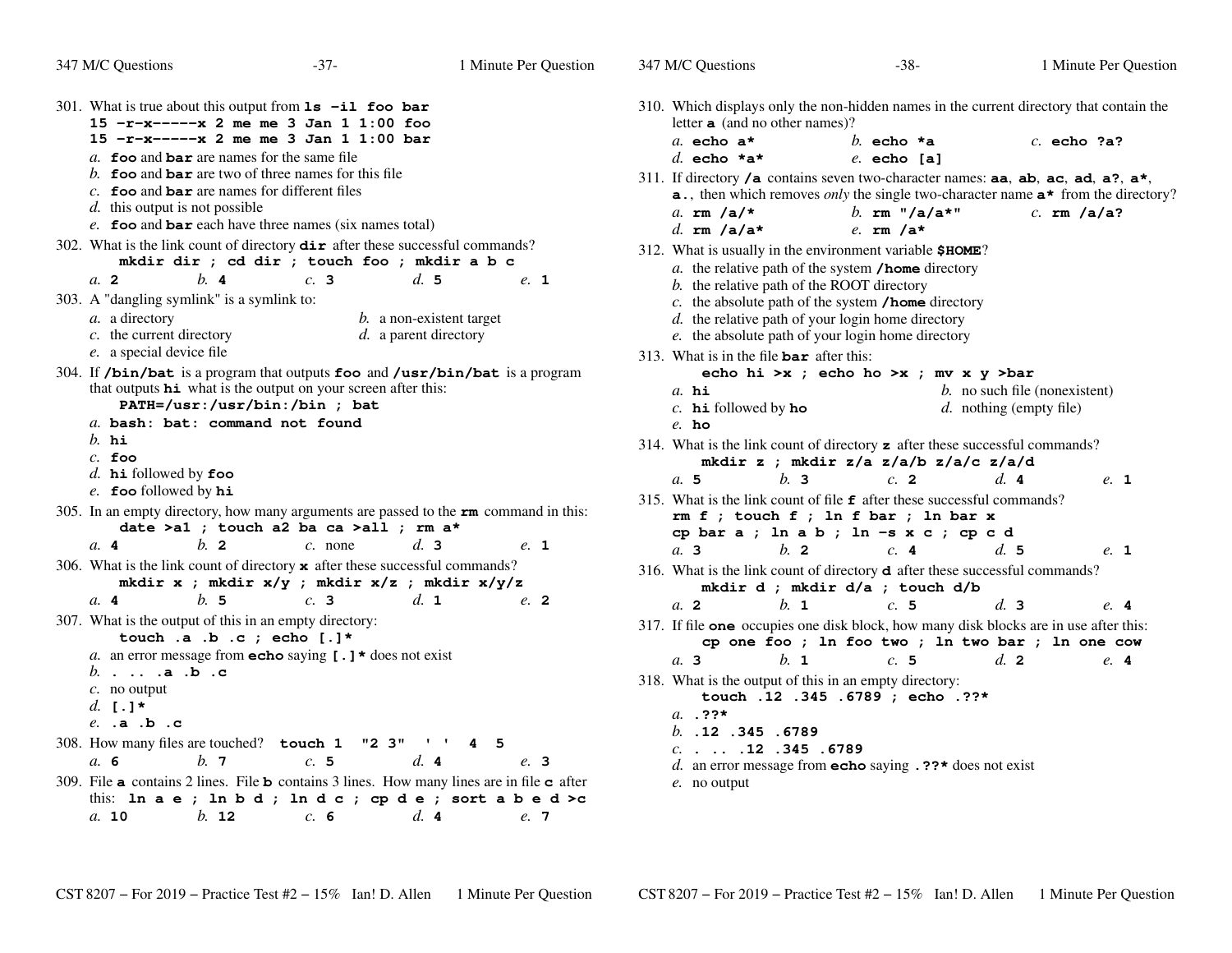347 M/C Questions

*a.* **3**

319. What is the usual output on your screen of this: **mkdir dir ; cd dir >dir/foo ; cat foo** *a.* **bash: dir/foo: No such file or directory***b.* no output*c.* **foo** *d.* **dir** *e.* **cat: foo: No such file or directory** 320. If files occupy one disk block, how many disk blocks will the system free up if I remove these four file names: **111 -rw-r--r-- 1 me me 1 Jan 1 1:00 a 222 -rw-r--r-- 1 me me 1 Jan 1 1:00 b 333 -rw-r--r-- 1 me me 1 Jan 1 1:00 c 444 -rw-r--r-- 2 me me 1 Jan 1 1:00 d** $d_{\mathbf{1}}$ *a.* **<sup>2</sup>** *b.* **<sup>3</sup>** *c.* **<sup>4</sup>** *d.* **<sup>1</sup>** *e.* **<sup>0</sup>** 321. What is in file **out** after this: **echo me >a ; ln a b ; echo hi >b ; ln a out ; rm a b***a.* **hi** *b.* **me** followed by **hi** *c.* nothing (empty file) *d.* **me***e.* no such file (nonexistent)322. If **/bin/xxx** is a program that outputs **one** and **/usr/bin/xxx** is a programthat outputs **two**, what is the output on your screen after this: **PATH=/usr:/usr/bin:/etc:/bin ; xxx***a.* **one** followed by **two** *b.* **two** followed by **one** *c.* **bash: xxx: command not found***d.* **two** *e.* **one** 323. What is the output of this in an empty directory: **touch 1 2 3 .a .b .c ; echo .??\****a.* **. .. <sup>1</sup> <sup>2</sup> <sup>3</sup> .a .b .c** *b.* an error message from **echo** saying **.??\*** does not exist *c.* **. .. .a .b .c** *d.* **.??\*** *e.* **.a .b .c** 324. To change to the parent directory, do this:*a.* **cd** *b.* **pwd ..** *c.* **cd .** *d.* **pwd** *e.* **cd ..**  $32$ *a.b.c.d.e.*32 this:*a.* **<sup>2</sup>** $32$ *a.* $32$ *a.b.c.d.e.* $32$ *a.d.* $33$ *a.* **<sup>4</sup>***a.* $33$ *a.b.c.d.e.* $33$ 

| 325. If <b>mt</b> is an empty sub-directory, what is true after this:                                                           |
|---------------------------------------------------------------------------------------------------------------------------------|
| touch foo ; mkdir bar ; mv foo bar/mt                                                                                           |
| a. the directory mt is still empty<br>b. the command fails because $bar/mt$ is not a directory                                  |
| c. the directory $\texttt{bar}$ now contains a file named $\texttt{foo}$                                                        |
| d. the directory $m$ t now contains a file named foo                                                                            |
| e. the directory mt now contains a directory named bar                                                                          |
| 326. In an empty directory, how many arguments are passed to the <b>cat</b> command in                                          |
| this: touch al a2 ac ba .a ; cat a*                                                                                             |
| d. 1<br>a. 2<br><i>b</i> . none<br>c.4<br>e. 3                                                                                  |
| 327. What is the link count of file f after these successful commands?                                                          |
| $rm f$ ; touch $f$ ; cp $f$ x                                                                                                   |
| $\ln f a ; \ln x y ; \ln a z ; \ln x b$                                                                                         |
| $h$ . 4<br>c.5<br>d <sub>z</sub><br>a. 6<br>e. 3                                                                                |
| 328. If you want a user-defined alias in all your <b>bash</b> shells, what do you do?                                           |
| a. put the alias into the /etc/group file for next $log in$                                                                     |
| b. put the alias into the $/bin/bash$ file for next log in                                                                      |
| c. define the alias in my file $$HOME/$ . bashrc                                                                                |
| $d.$ create the alias and then type save to save it to all shells<br>e. put the alias into the /etc/passwd file for next log in |
| 329. File a contains 2 lines. File b contains 3 lines. How many lines are output on your                                        |
| screen by this: sort $a \mid$ echo b                                                                                            |
| a. 1<br>b. 2 followed by $3$<br>c.4                                                                                             |
| d. 3 followed by $2$<br>e. 2 followed by 1                                                                                      |
| 330. In an empty directory, how many words are in file cow after this:                                                          |
| touch dog dog cat ; 1s >cow<br>$h_{\perp}$ 1<br>d.3<br>$c. \; \; \mathbf{0}$<br>a.4<br>e. 2                                     |
|                                                                                                                                 |
| 331. How many arguments are passed to the command by the shell:<br>\$ echo " one '2 three' 4 "five $6$ ' 7 "8 ' >out            |
| $h$ . 4<br>d.5<br>c.3<br>a. 6<br>e. 2                                                                                           |
| 332. What is the output of this in an empty directory:                                                                          |
| touch 1 13 .13 2 213 3 30 39 .31 ; echo [13]?                                                                                   |
| a. 1 13 3 30 39                                                                                                                 |
| b. an error message from $echo$ saying $[13]$ ? does not exist                                                                  |
| $c.$ [13]?                                                                                                                      |
| d. 13 30 39                                                                                                                     |
| e. 13                                                                                                                           |
| 333. If file foo occupies one disk block, how many disk blocks are in use after this:                                           |
| cp foo bar ; ln bar one ; cp one two ; ln one pig                                                                               |
| b 4 c 1 d 5 e 2<br>a <sub>3</sub>                                                                                               |